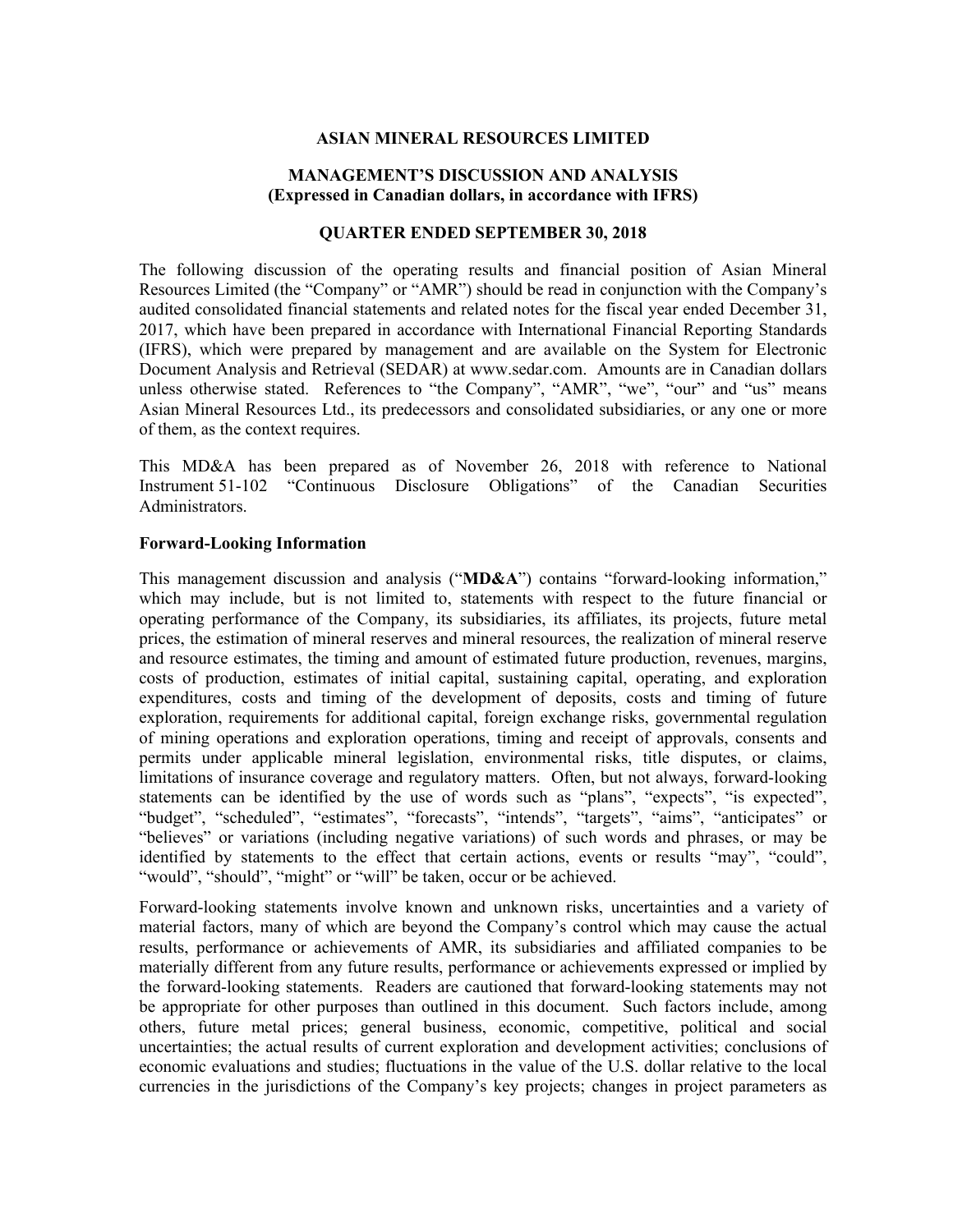plans continue to be refined; possible variations of ore grade or projected recovery rates; accidents, labour disputes or slow-downs and other risks of the mining industry; climatic conditions; political instability, insurrection or war, civil unrest or armed assault; labour force availability and turnover; delays in obtaining financing or governmental approvals or in the completion of exploration and development activities; as well as those factors referred to in the section entitled "Risks and Uncertainties" section of the MD&A. The reader is also cautioned that the foregoing list of factors is not exhausted of the factors that may affect the Company's forward-looking statements.

Although the Company has attempted to identify important factors that could cause actual actions, events or results to differ materially from those described in forward-looking statements, there may be other factors that cause actions, events or results to differ from those anticipated, estimated or intended. Forward-looking statements contained herein are made as of the date of this document and, except as required by applicable law, the Company disclaims any obligation to update any forward-looking statements, whether as a result of new information, future events or results or otherwise. There can be no assurance that forward-looking statements will prove to be accurate, as actual results and future events could differ materially from those anticipated in such statements. Accordingly, readers should not place undue reliance on forward-looking statements.

In addition, please note that statements relating to "reserves" or "resources" are deemed to be forward-looking information as they involve the implied assessment, based on certain estimates and assumptions, that, the resources and reserves described can be profitably mined in the future.

## **BUSINESS**

The Company was originally incorporated pursuant to the *New Zealand Companies Act* 1993. Effective December 31, 2004, it was continued as a British Columbia corporation under the *British Columbia Business Corporations Act*. The Company owned, until July 17, 2018, 100% of AMR Nickel Limited ("**AMRN**"), which was incorporated pursuant to the laws of the Cook Islands. Through AMRN, the Company owned 90% of Ban Phuc Nickel Mines LLP ("**BPNM**"), a limited liability company which developed the Ban Phuc nickel mine.

The Ban Phuc operation mined over 0.976 million tonnes of ore over a 3.5 year mine life, producing 20,988 tonnes of nickel and 10,245 tonnes of copper in concentrate. There were 220,262 dmt of concentrate in 42 shipments with gross revenues of US \$212.7 million. In total, 11.9 kms of decline and lateral development were completed. The operation successfully employed local workers, where at its peak, there was a 94% national workforce. The mine was placed on care and maintenance in October 2016, reflecting lower commodity prices and the short reserve life.

Following a strategic review in late 2017 and early 2018, the Company determined that the best recourse was the disposal of all assets comprising the Vietnam operations. This was approved by the AMR's shareholders at the annual general meeting and on July 17, the Company sold its shares of AMRN to Ta Khoa Mining Limited ("**Ta Khoa**"), a company established by Steve Ennor, AMR's longstanding in-country senior manager. Under the terms of the sale agreement, the consideration for the sale was the assumption of existing trade payables, tax, and other creditor liabilities of BPNM, totalling over US\$3,500,000. Further, AMR retained the rights to receive 50% of any sale proceeds in excess of US\$2,000,000 from the sale of the Vietnamese assets completed less than 6 months, and 25% of any sale proceeds in excess of US\$2,000,000 from the sale of the Vietnamese assets completed between 6 and 18 months, after closing of the sale agreement.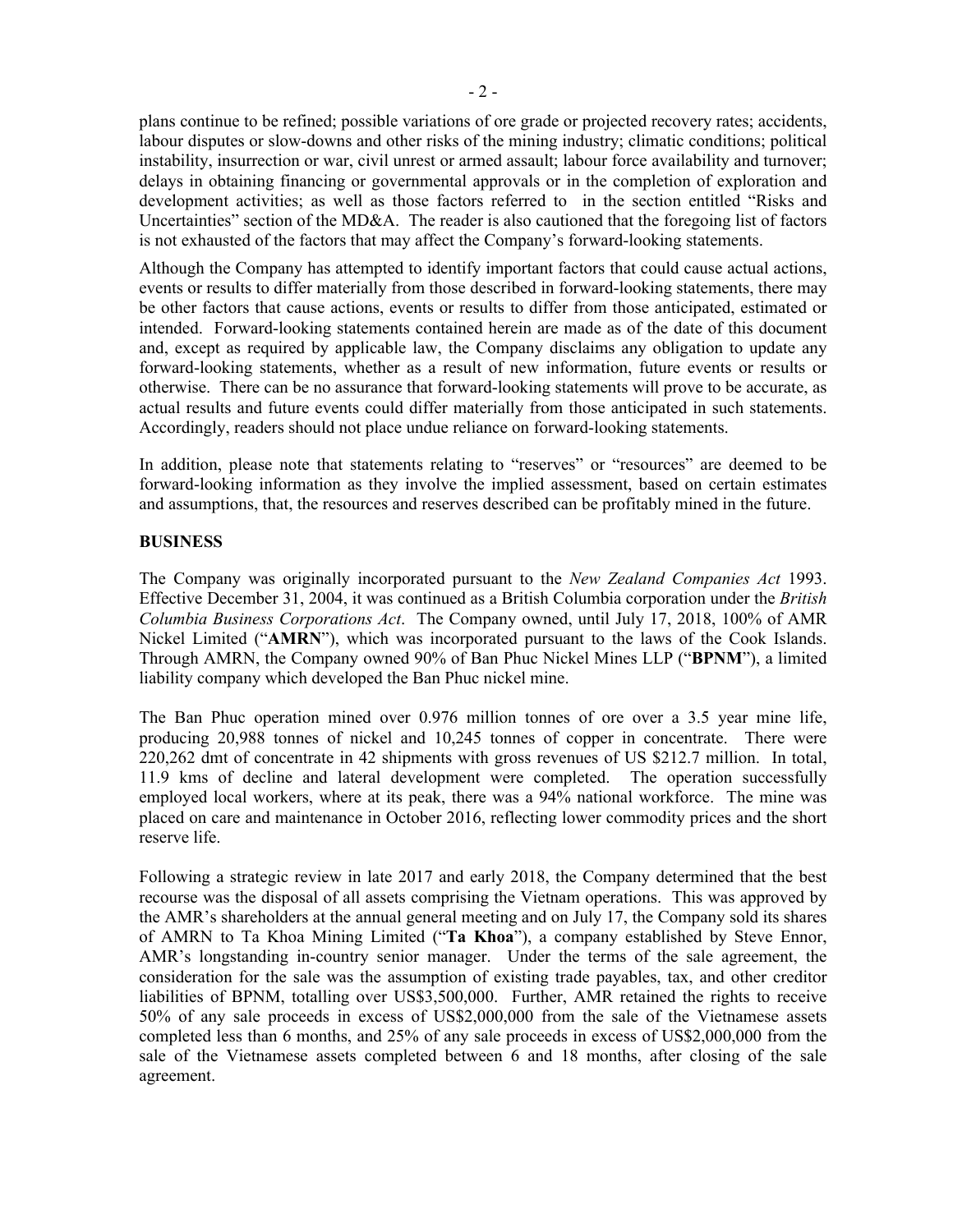During the 2018 third quarter, the Company entered into an option agreement with Island Time Exploration Limited for the exclusive right to acquire up to 75% interest in four mineral titles totalling 3,687 hectares situated east of Duncan in the Victoria Mining Division, the Holt Option Agreement, whose primary target is volcanogenic, polymetallic massive sulphides, in consideration for a fee of \$100,000, payable by way of a promissory note, and conditional upon incurring up to an aggregate of \$300,000 of exploration and development expenditures on the property over the ensuing 18 months.

# **Q3 2018 Highlights**

- The Company completed the divestiture of its 90% ownership interest in the Ban Phuc Nickel Mine in Vietnam to Ta Khoa Mining Limited. Completion of the Sale Agreement was subject to AMR shareholders' approval and certain customary conditions of closing, including approval of the TSX Venture Exchange.
- The Company entered into an option agreement with Island Time Exploration Limited for the right to acquire up to 75% interest in four mineral titles whose primary focus is volcanogenic polymetallic massive sulphides for a fee of \$100,000 payable by way of promissory note.
- The Company had been defending a claim in the courts of Auckland, New Zealand, filed by a former director and a company controlled by the director, disputing a 0.25% gross royalty on the Company's share of smelter proceeds or other sale of product (less royalties), derived from the BPNM joint venture. The Company determined not to continue defending the court proceedings and entered into a settlement agreement, whereby the claims were dropped on the issue of 600,000 (post-consolidation) common shares of the Company to the claimant. The shares fulfilling this settlement agreement were issued in the 2018 fourth quarter.
- On September 7, 2018, the Company consolidated its common shares on the basis of 200 preconsolidation common shares for 1 post-consolidation common share. Pre-consolidation the Company had outstanding 795,920,841 common shares. Post-consolidation the Company has outstanding 3,979,629 common shares.

# **Subsequent Events**

- In Company entered into settlement agreements with a number of creditors, including corporate directors, senior management, and Pala Investment Limited to eliminate outstanding liabilities. In the 2018 fourth quarter, AMR issued 4,766,808 common shares at a price of \$0.50 per share to extinguish \$2,383,404 of liabilities pursuant to these settlement agreements.
- The Company entered into agreements with a group of investors pursuant to which such investors advanced the sum of \$360,000 conditional upon, and in anticipation of the completion of a future equity financing. Should the Company fail to complete an equity financing by a date determined by the Company and the investors, the Company will return the full amount of the advance.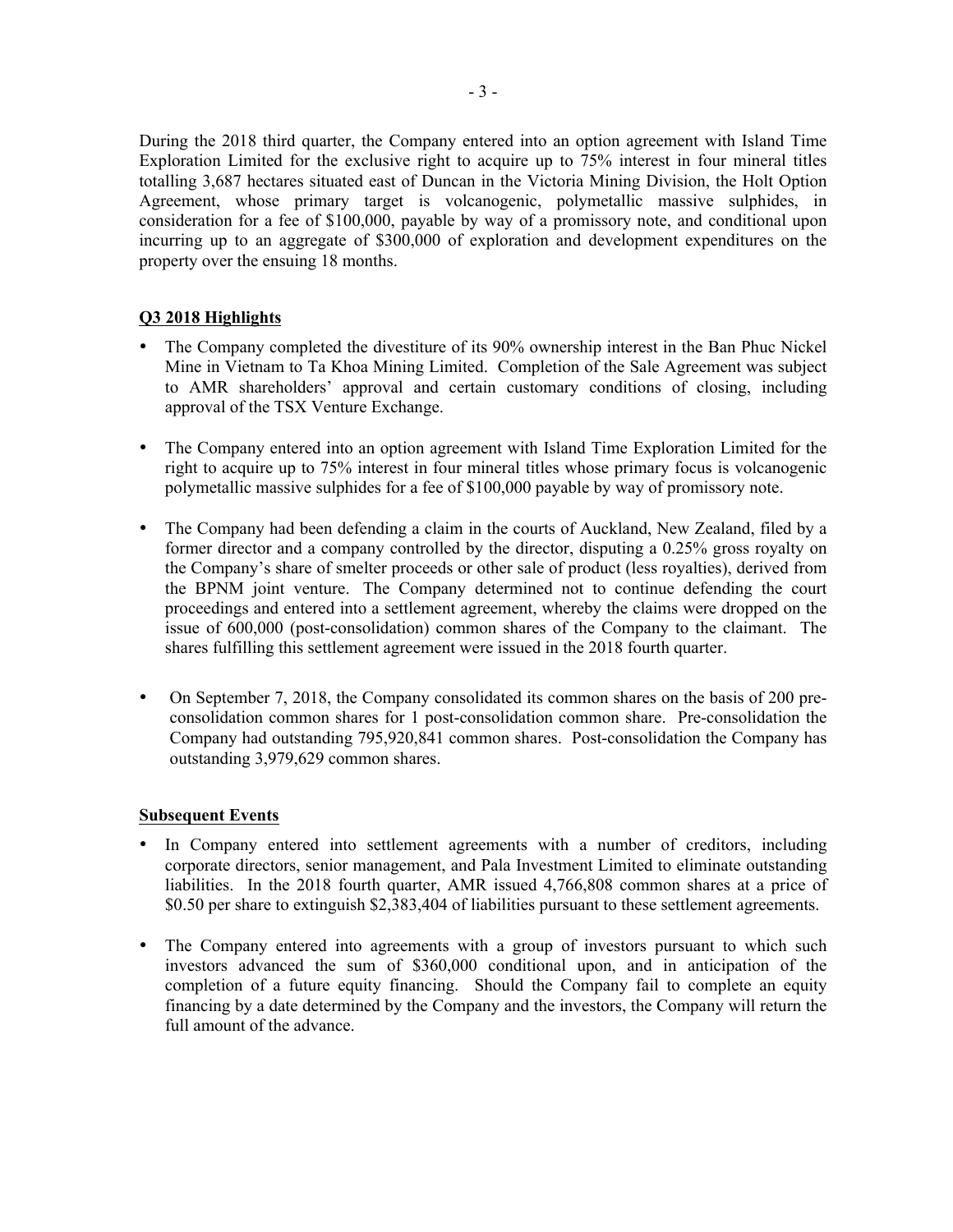## **THE QUARTER IN REVIEW**

## **BAN PHUC MINE**

The Company completed the divestiture of its 90% ownership interest in the Ban Phuc Nickel Mine in Vietnam in July 2018. Therefore, the Q3 financial documents have deconsolidated AMRN and BPNM and contain no assets or liabilities related to the Vietnam assets. Year to date earnings include Vietnam expenses from January 1 to June 30, 2018, while expenses related to the 2018 third quarter relate only to the administrative of the Asian Mineral Resources in North America.

# **FINANCIAL SUMMARY**

#### **Selected Annual Information**

|                                                  | <b>Quarter to</b><br>Sept 30, 2018 | <b>Quarter to</b><br>Sept 30, 2017 | <b>Quarter to</b><br>Sept 30, 2016 |
|--------------------------------------------------|------------------------------------|------------------------------------|------------------------------------|
| Sale revenue                                     | \$-                                | \$-                                | $\mathsf{S}$ -                     |
| Interest income                                  | \$183                              | \$1,920                            | \$1,502                            |
| Net income (loss)                                | 20,329,628                         | (\$1,556,073)                      | $(\$2,266,763)$                    |
| Earnings (loss) per common share<br>(basic)(1)   | \$5.11                             | (\$0.39)                           | $(\$0.57)$                         |
| Earnings (loss) per common share<br>(diluted)(1) | \$5.11                             | (\$0.39)                           | $(\$0.57)$                         |
| Total assets                                     | \$138,158                          | \$2,862,279                        | \$13,694,309                       |
| Total non-current liabilities                    | $\mathsf{\$}$                      | \$2,446,538                        | \$1,800,398                        |

 (1) Earnings (loss) per share reflect the September 7, 2018 200:1 common shares consolidation.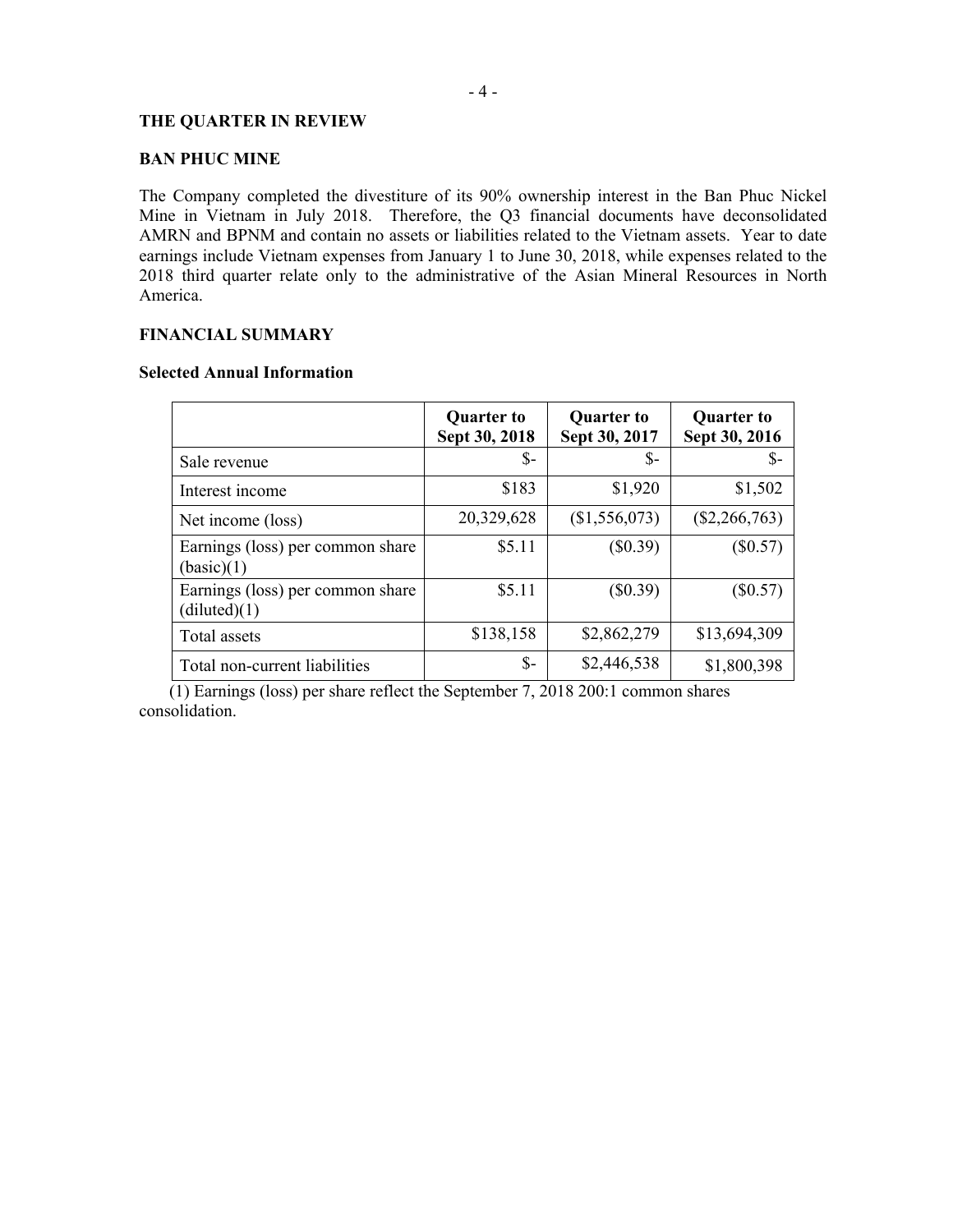|                                                                                               | <b>Quarter to</b><br>Sept 30,<br>2018 | <b>Quarter to</b><br>Sept 30, 2017 | <b>Quarter to</b><br>Sept 30, 2016<br>(Restated) |
|-----------------------------------------------------------------------------------------------|---------------------------------------|------------------------------------|--------------------------------------------------|
| Expensed exploration costs                                                                    | \$-                                   | \$101,349                          | \$143,922                                        |
| Expensed research and development costs (net<br>of depreciation)                              | \$-                                   | $S-$                               | \$-                                              |
| Building, infrastructure, mine, plant,<br>machinery, motor vehicles (net of depreciation)     | \$-                                   | \$7,017                            | \$36,877                                         |
| Furniture and office equipment, licences and<br>franchises (net of depreciation/amortization) | \$-                                   | \$2,579                            | \$13,552                                         |
| Construction in progress                                                                      | \$-                                   | \$-                                | \$-                                              |

**Additional Disclosure for Venture Issuers without Significant Revenue (all figures relate to the Ban Phuc Property)**

## **Results of Operations for the Quarter Ended September 30, 2018**

For the quarters ended September 30, 2018 and 2017, AMR incurred net income of \$20,329,628 or \$5.11 (fully diluted \$5.11) per share and a net loss of \$1,556,073 or \$0.39 (fully diluted \$0.40) per share, respectively. The earnings per share calculations for both 2018 and 2017 reflect the 200:1 common share consolidation, which was completed in September 2018. The third quarter 2018 income reflects a gain on the disposal of the Vietnam operations in the amount of \$20,484,426.

The Ban Phuc mine was placed on care and maintenance in the fourth quarter of 2016 and Vietnam operations were sold in July 2018, therefore the financial accounts include care and maintenance and Vietnam administrative costs through June 30, 2018. The Q3 2018 results only reflect the costs of administering the Company's Canadian office.

|                                         | 2018         | 2017            |
|-----------------------------------------|--------------|-----------------|
| Care and maintenance costs              |              |                 |
| Site, camp administrative costs         | \$           | \$<br>(152,300) |
| Plant costs                             |              | (11,230)        |
| Other costs                             |              | (4,490)         |
| General administrative expenses         |              |                 |
| Salaries, wages, and benefits           | (23,500)     | (293, 119)      |
| Professional and regulatory             | (26,948)     | (124, 816)      |
| Travel                                  | 3,918        | (36,046)        |
| Office, administrative, and share-based |              |                 |
| compensation                            | (67, 747)    | (541, 395)      |
| Exploration                             |              | (101, 349)      |
| Finance income                          | 183          | 1,920           |
| Finance expenses                        | (40, 704)    | (90, 326)       |
| Other income (expense)                  |              | (202, 022)      |
| Gain on disposal of Vietnam operations  | 20,484,426   |                 |
| Income (loss) for the period            | \$20,329,628 | (1,556,073)     |

The detailed operating results for the quarters ended September 30, 2018 and 2017 as follows: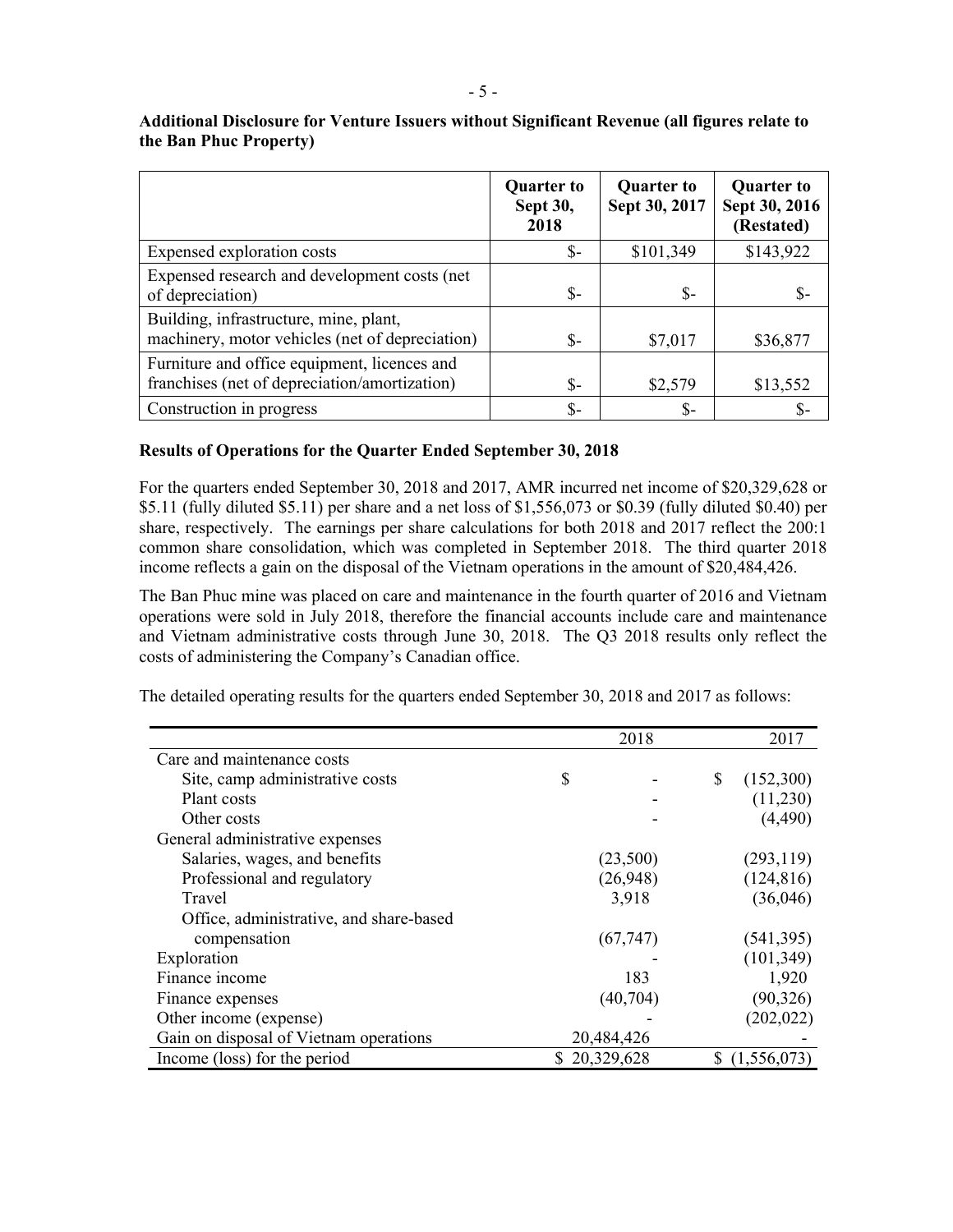Care and maintenance costs:

Ban Phuc commenced recording care and maintenance costs January 1, 2017. On July 17, 2018 the Company sold its interest in the Ban Phuc mine therefore incurred no care and maintenance costs or Vietnam administrative costs during the third quarter of 2018.

- Site and camp administrative represent salaries/wages, catering costs for site/camp employees, electricity, and other administrative costs for site/camp. These costs in the 2017 third quarter were \$152,300.
- Plant costs for the three months ended June 30, 2017 were \$11,230 reflecting the limited mine site activity.
- Other care & maintenance costs during the 2017 third quarter were \$4,490.

General administrative expenses:

- Salaries, wages, and benefits costs reduced to \$23,500 in the third quarter of 2018 from \$293,119 in the same 2017 period, reflecting the reduced staffing given the sale of the Vietnam operations.
- Professional, regulatory, and other fees declined to \$26,948 in the 2018 third quarter (2017: \$124,816), reflecting the 2017 use of outsource consultants in Vietnam.
- Office, administrative, and share-based compensation costs decreased to \$67,747 in the third quarter of 2018 from \$541,395 in the 2017 quarter, reflecting no Vietnam related expenditures during the 2018 quarter.

No drilling program or other exploration activities were undertaken during the September 30, 2018 quarter, while there were some limited and general exploration activities in Vietnam during the same 2017 quarter.

Financial expenses decreased to \$40,704 in the third quarter 2018 (2017: \$90,326), reflecting foreign exchange costs associated with corporate transactions and interest on promissory notes.

Gain on sale of the Vietnam operations represents the balance of BPNM related assets and liabilities in the accounts as at the time of the disposal of Vietnam operations.

Other comprehensive loss for the quarter ended September 30, 2018 of \$16,958,992 reflects the accumulated currency translation on the Vietnam operations recognized on the sale of the Company's interest in AMRN and BPNM. The three month September 30, 2017 other comprehensive gain of \$223,949 results from movements in the US dollar relative to the Canadian dollar as applied to the translation of the Company's Vietnamese subsidiary whose functional currency was the US dollar.

# Vietnam Tax Audit:

In March 2017, the General Department of Taxation ("GDT") commenced a tax audit at BPNM with regards to various types of taxes including value added tax, personal income tax, royalty tax, environmental protection fee, foreign contractor tax, and corporate income tax for the period from 2010 to 2016. The Company had previously been audited for the period from 2010 to 2014 by the Son La Department of Taxation who had finalized its tax audit at the provincial level. Although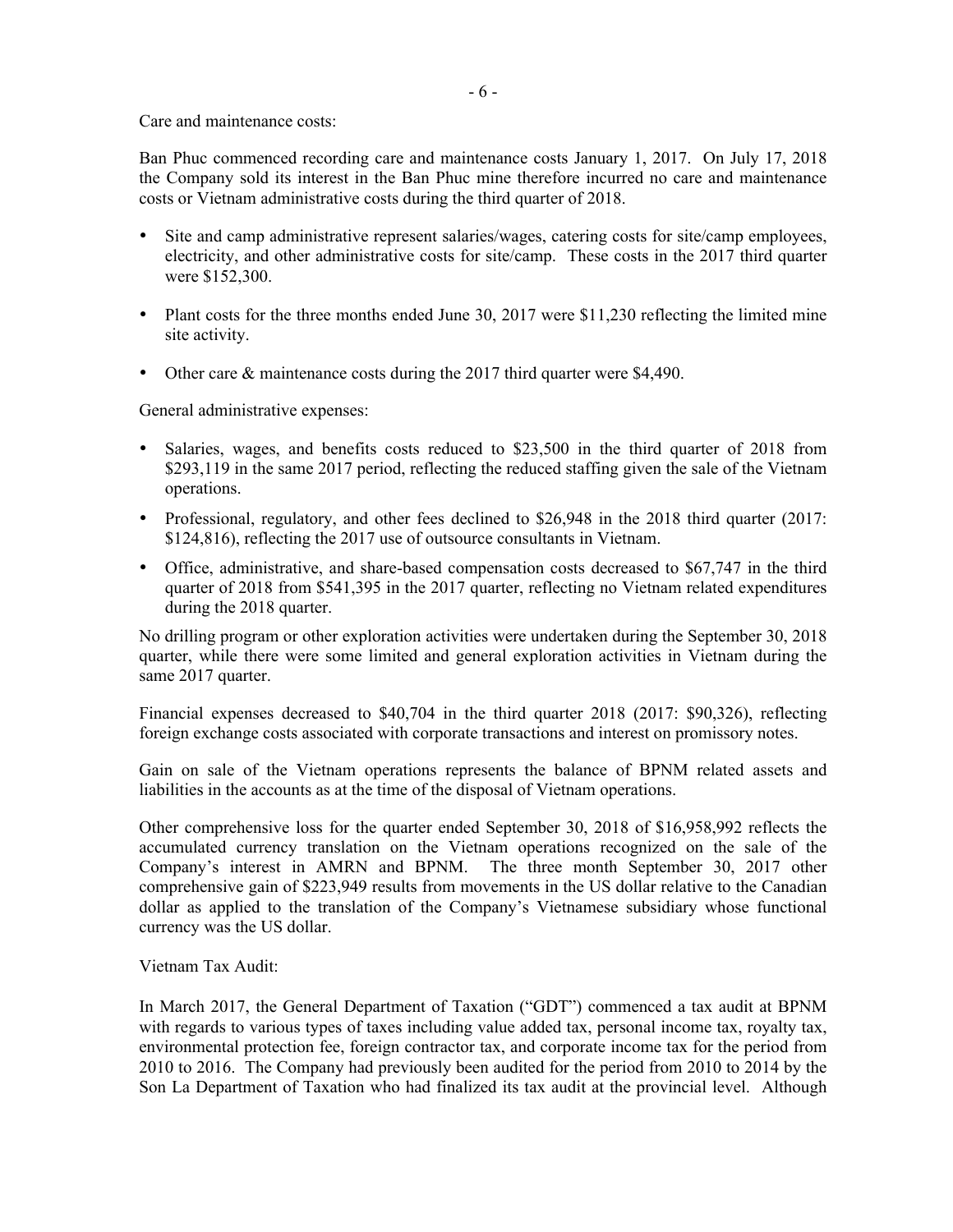the GDT had not issued any draft or official tax audit minutes, prior to the Company's sale of the Vietnam operations, based on discussions with the GDT, management had discussed a number of matters with the GDT, which could have affected the tax liabilities. For a full discussion on the GDT tax audit related to BPNM, please refer to the Management Discussion and Analysis for the quarter ended June 30, 2018 or the year ended December 31, 2017.

## **LIQUIDITY AND CAPITAL RESOURCES**

As at September 30, 2018, the Company had on hand cash and cash equivalents of \$19,157 (December 31, 2017: \$502,367).

Cash used in operating activities decreased to \$67,966 in the third quarter ended September 30, 2018 from \$1,296,324 cash used in similar 2017 reflecting \$21.8 million increase in the operating income offset by the \$20.5 million gain on the disposal of Vietnam operation.

The net cash provided by financing activities in the September 30, 2018 quarter of \$44,969 represents a \$100,000 loan from Island Time Exploration Limited related to the Holt Option and interest on outstanding promissory notes, offset by the repayment of \$89,422 related to the Ta Khoa promissory note, which was entered into in the second quarter of 2018.

In the third quarter of 2018, the company invested in the Holt option in the amount of \$100,000. There were no investment activities in the third quarter of 2017.

During the first half of 2018, the Company explored a number of strategic options, as it required a cash injection to meet anticipated expenditures. The primary focus was on the sale of all the assets comprising the Ban Phuc mining operation held by the Company's 90% owned subsidiary, BPNM. In July 2018 the Company completed the divesture of its interest in BPNM to Ta Khoa Mining Limited, a company registered in the British Virgin Islands and established by its longstanding incountry senior manager, Mr. Stephen John Ennor.

During the 2018 second quarter, the Company obtained loans of US\$180,000, US\$380,000, and US \$70,000 from Pala, the majority shareholder of the Company and US \$70,000 from Ta Khoa. The funds from these loans were used to complete employee termination payments and certain other costs to prepare BPNM for potential sale, restructuring or liquidation, along with covering on-going administrative operating costs. In the third quarter the Company entered into a promissory note for \$100,000 with Island Time Exploration Limited related to an option on its Holt property.

In October 2018, the Company entered into agreements with a group of investors pursuant to which such investors advanced the sum of \$360,000 conditional upon, and in anticipation of the completion of a future equity financing. Should the Company fail to complete an equity financing by a date determined by the Company and the investors, the Company will return the full amount of the advance.

The Company requires additional funding to continue its administrative activities in 2019 and to search for other mining and exploration opportunities. If further sources of funding are not obtained, the Company could be forced into reorganization, bankruptcy, or insolvency proceedings. Additional financing may not be available when needed or, if available, the terms of such financing might not be favourable to the Company and might involve substantial dilution to existing shareholder. These factors indicate the existence of a material uncertainty that casts significant doubt about the Company's ability to continue as a going concern.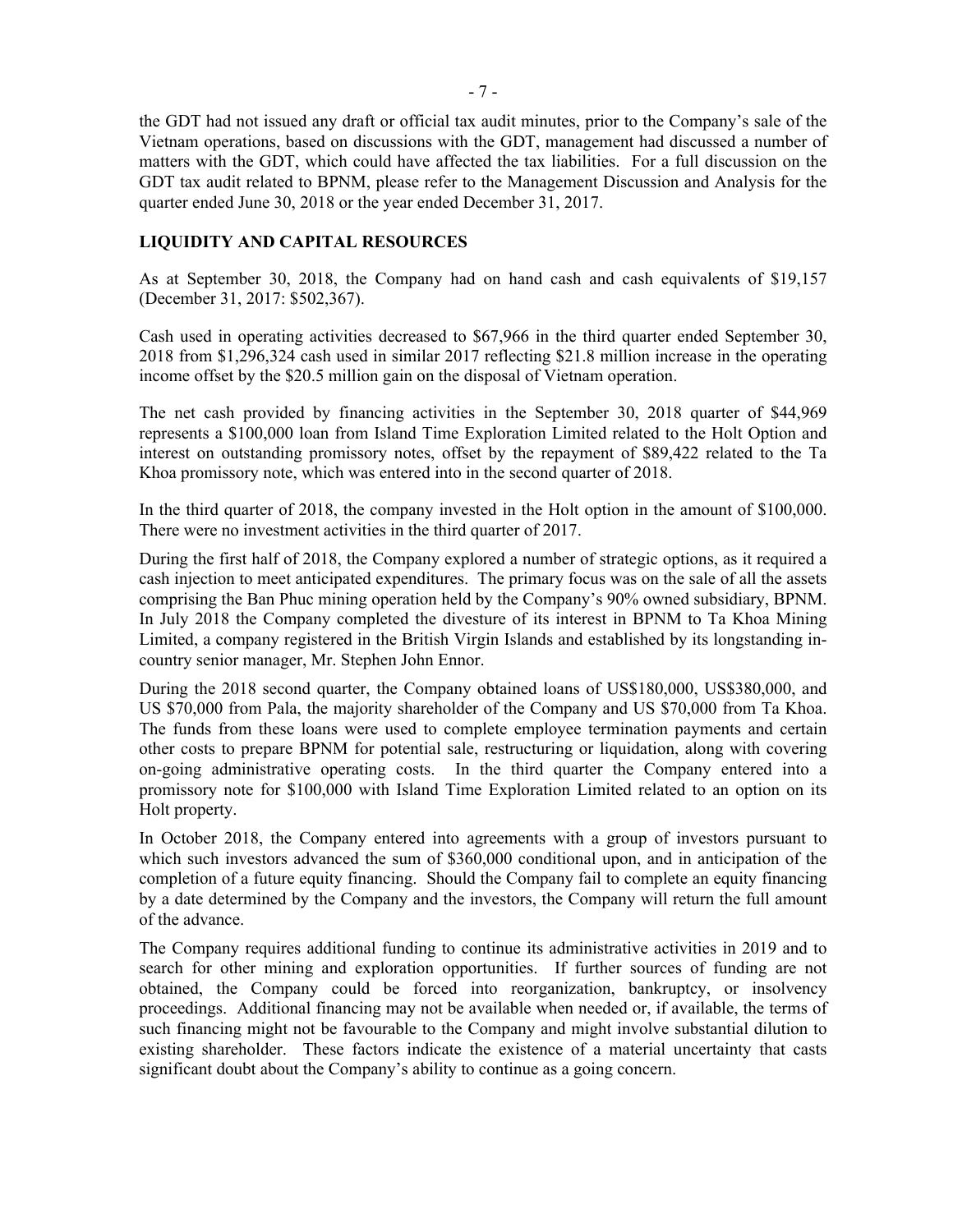|                                   | Payment due by period |                     |               |  |
|-----------------------------------|-----------------------|---------------------|---------------|--|
|                                   | <b>Total</b>          | Less than 1<br>vear | $1 - 3$ years |  |
| Purchase obligations              | 138,717               | 138,717             |               |  |
| Promissory note to Island<br>Time | 100,000               | 100,000             |               |  |
| Due to related parties (1)        | 2,303,588             | 2,303,588           |               |  |
| Total                             | 2,542,305             | 2,542,305           |               |  |

The Company had the following contractual obligations at September 30, 2018:

(1) Represents payable to Pala for advisory fees, secondment of personnel, and reimbursement of travel costs in the amount of \$886,974, promissory notes and interest payable to Pala of \$833,922, payable to Directors of the Company \$440,695 for director fees, and \$141,997 payable to executive officers for monthly consultancy services in 2018.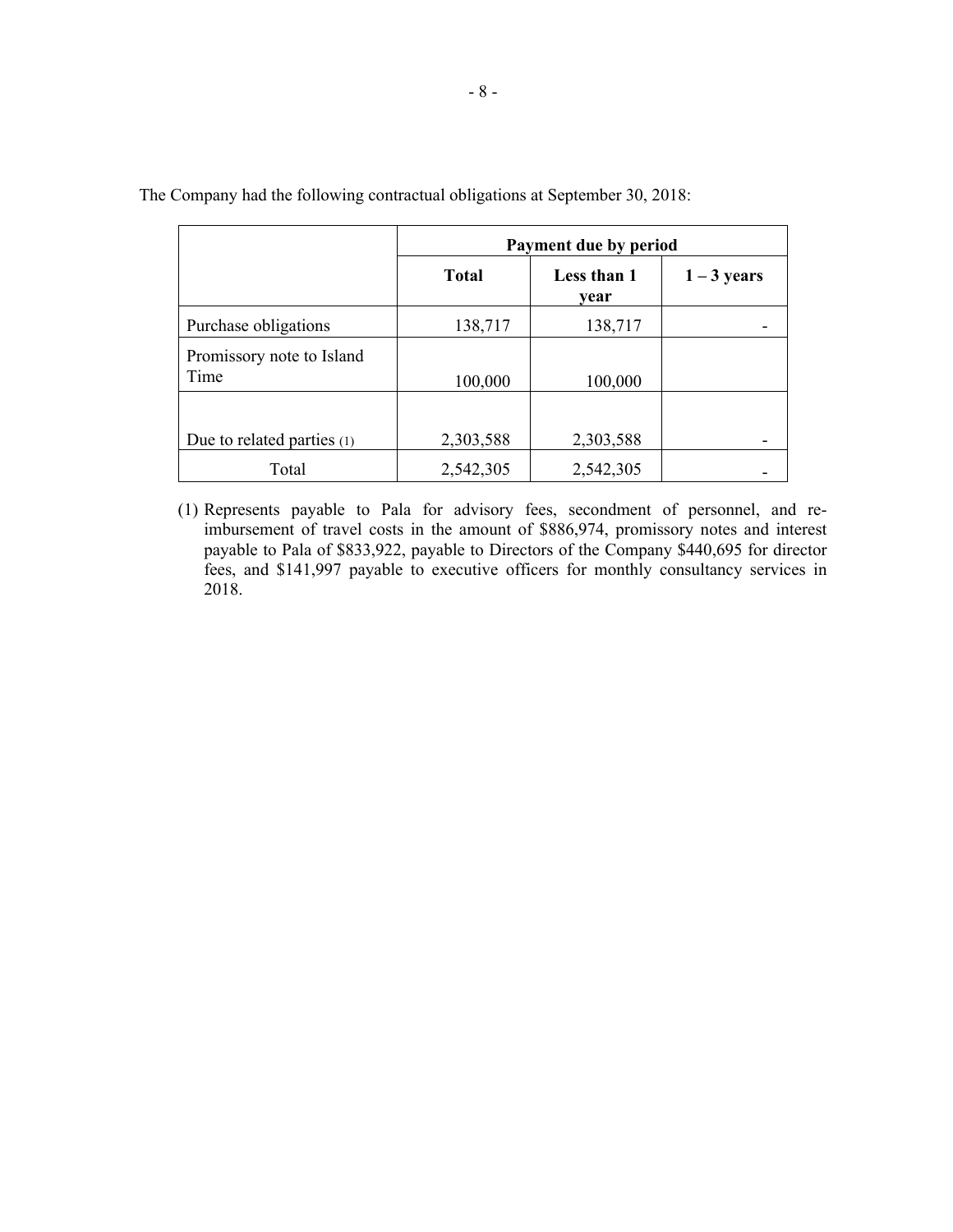# **Summary of Quarterly Results**

|                                                 | Sept 30,<br>2018         | Jun 30,<br>2018 | Mar 31,<br>2018 | Dec 31,<br>2017 | Sep 30,<br>2017 | <b>June 30,</b><br>2017 | Mar 31,<br>2017 |
|-------------------------------------------------|--------------------------|-----------------|-----------------|-----------------|-----------------|-------------------------|-----------------|
| Sale revenues                                   |                          |                 |                 |                 |                 |                         | \$536,927       |
| <b>Interest income</b>                          | \$183                    | \$143           | \$814           | \$1,601         | \$1,920         | \$3,102                 | \$1,101         |
| Care &<br>maintenance<br>costs                  |                          | \$63,348        | \$84,009        | \$78,910        | \$168,020       | \$270,589               | \$252,256       |
| General &<br>administrative<br>expenses         | \$114,277                | \$387,196       | \$520,080       | \$3,006,597     | \$995,376       | \$886,193               | \$732,442       |
| <b>Exploration</b>                              | $\overline{a}$           | (\$198,164)     | \$160,519       | \$213,977       | \$101,349       | \$110,847               | \$94,969        |
| Other income/<br>(expense)                      | $\overline{\phantom{a}}$ | \$4,310         | \$40,663        | \$8,868         | $(\$202,922)$   | \$63,448                | \$51,543        |
| Financial<br>income/(expense)                   | (S40, 541)               | $($ \$40,620)   | ( \$44, 812)    | (\$1,326,163)   | (S88, 406)      | (S117, 174)             | (S103, 139)     |
| Gain on sale of<br><b>Vietnam</b><br>operations | \$20,484,426             |                 |                 |                 |                 |                         |                 |
| <b>Net Income</b><br>(Loss)                     | \$20,329,628             | (\$288,690)     | $(*768,758)$    | ( \$4,616,780)  | (\$1,556,073)   | $(\$1,321,355)$         | $(\$594,336)$   |
| Income (Loss)<br>per share (non-<br>diluted(1)  | \$5.11                   | $(\$0.07)$      | (S0.19)         | (\$1.17)        | (S0.39)         | (S0.33)                 | (S0.15)         |
| Income (Loss)<br>per share<br>(diluted)(1)      | \$5.11                   | $(\$0.07)$      | (S0.19)         | (\$1.17)        | (\$0.39)        | (S0.33)                 | (S0.15)         |
| <b>Total Assets</b>                             | \$138,158                | \$1,506,997     | \$1,431,476     | \$1,841,600     | \$2,862,279     | \$4,345,272             | \$5,688,062     |

**(1) The EPS calculations reflect the 200:1 share consolidation, which was completed in September 2018**.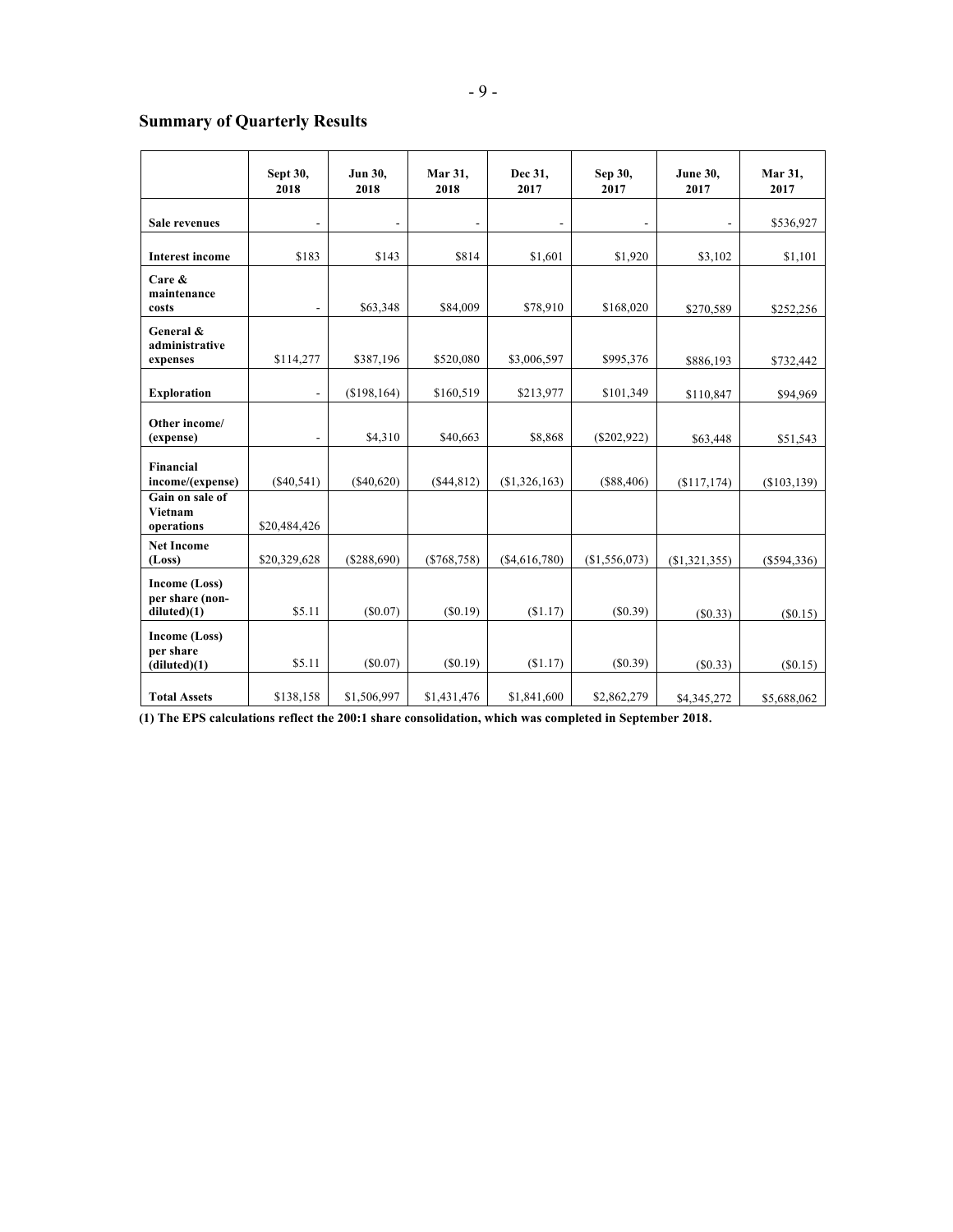## **Results of Operations for nine months ended September 30, 2018**

|                                        | 2018         | 2017              |
|----------------------------------------|--------------|-------------------|
| Revenue                                |              | 536,927           |
| Care and maintenance costs             |              |                   |
| Site, camp administrative costs        | (73,062)     | (567, 115)        |
| Plant costs                            | (66, 180)    | (77,266)          |
| Other costs                            | (8,115)      | (46, 484)         |
| General administrative expenses        |              |                   |
| Salaries, wages and benefits           | (570, 605)   | (1,161,013)       |
| Professional and regulatory            | (149, 035)   | (432, 108)        |
| Travel                                 | (24, 224)    | (89, 831)         |
| Office, administrative and share-based |              |                   |
| compensation                           | (277,689)    | (931,060)         |
| Exploration                            | 37,645       | (307, 165)        |
| Finance income                         | 1,140        | 6,123             |
| Finance expenses                       | (127,093)    | (314, 842)        |
| Other income (expense)                 | 44,974       | (87,931)          |
| Gain on disposal of Vietnam operations | 20,484,426   |                   |
| Income (Loss) for the period           | \$19,272,182 | $$$ $(3,471,765)$ |

The detailed operating results for the nine months ended September 30, 2018 and 2017 are as follows:

The revenue in 2017 reflects the final price adjustment on settlement of the final shipment of concentrate in 2016.

The Company completed the divestiture of its 90% ownership interest in the Ban Phuc Nickel Mine in Vietnam in July 2018. Therefore the Q3 financial documents have deconsolidated AMRN and BPNM and contain no assets or liabilities related to the Vietnam assets. Year to date earnings include Vietnam expenses from January 1 to June 30, 2018, prior to the sale of the subsidiary.

- Site and camp administrative represented salaries/wages, catering costs for site/camp employees, electricity, and other administrative costs for site/camp. These costs reduced to  $$73,062$  in the nine months to September 30, 2018 from \$576,115 during the same 2017 period due to (i) the 2018 period only reflects January – June 2018, the timeframe prior to the sale of the Vietnam operations; (ii) a substantial reduction of employees in April 2018; (iii) electricity, administrative and other site costs were reduced to a minimum level during 2018.
- Plant costs in the first three quarters of 2018 were \$66,180, in line with the same period in 2017.
- Other care and maintenance costs reduced to \$8,115 in the first three quarters of 2018 from \$46,484 in the same 2017 period reflecting the cost reduction program undertaken during 2018.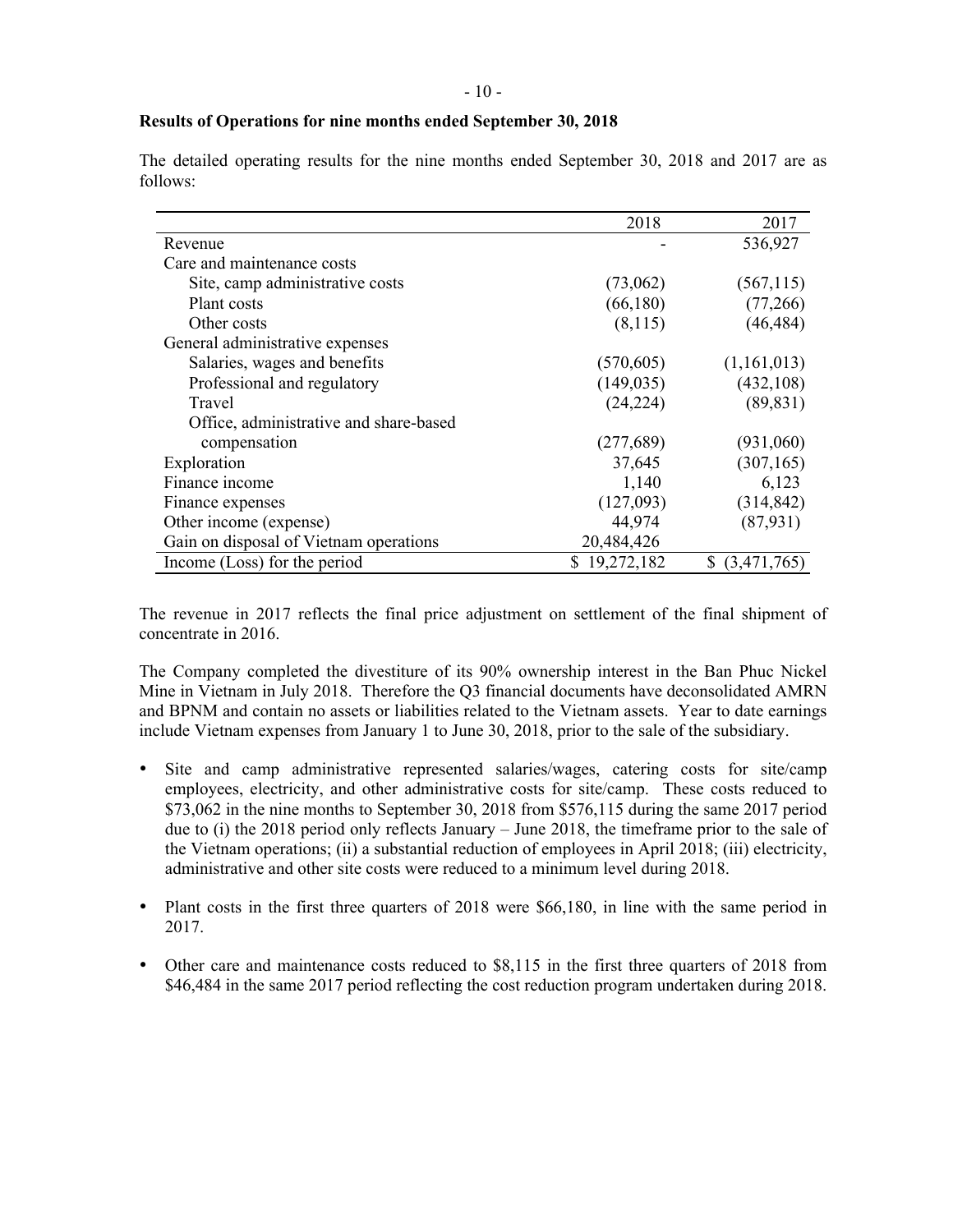General administrative expenses:

- Salaries, wages, and benefits costs reduced to \$570,605 in the first nine months of 2018 (2017: \$1,161,013) reflecting the reduction in Vietnam administrative headcount in April 2018.
- Professional, regulatory, and other fees declined to \$149,035 in the first three quarters of 2018 from \$432,108 during the same 2017 period, reflecting the minimal use of outsourced consultants during the later care & maintenance stages.
- Office, administrative, and share-based compensation costs decreased to \$277,689 in the first nine months of 2018 (2017: \$931,060) due to the reduced number of employees and activities during 2018. In addition with the sale of Vietnam operations in July 2018, there were no Vietnam related costs in the 2018 third quarter

No drilling program or other exploration activities were undertaken in nine months ended June 30, 2018 and there were only limited activities during the same 2017 period. Reversal of an overaccrual in prior year's exploration expenditures resulted in a recovery in the exploration expense category during 2018.

Gain on sale of the Vietnam operations represents the balance of BPNM related assets and liabilities in the accounts as at the time of the disposal of Vietnam operations

Financial expenses decreased to \$127,093 in the nine months ended September 30, 2018 from \$314,842 in the same period in 2017. The 2017 expenses reflected foreign exchange incurred when the Company paid various consultants in other countries for an aborted corporate transaction.

# **SIGNIFICANT ACCOUNTING POLICIES AND ESTIMATES**

In the application of the group's accounting policies, which are described in Note 3 of the notes to the consolidated financial statements, management is required to make judgments, estimates, and assumptions about carrying values of assets and liabilities that are not readily apparent from other sources. The estimates and associated assumptions are based on historical experience and various other factors that are believed to be reasonable under the circumstances, the results of which form the basis of making the judgments. Actual results may differ from these estimates.

The estimates and underlying assumptions are reviewed on an ongoing basis. Revisions to accounting estimates are recognized in the period in which the estimate is revised if the revision affects only that period or in the period of the revision and future periods if the revision affects both current and future periods.

The following are the critical judgments that management has made in the process of applying the group's accounting policies and that have the most significant effect on the amounts recognized in the Financial Statements:

#### **Basis of presentation**

The consolidated financial statements of the Company have been prepared in accordance with International Accounting Standards ("IAS 34") "Interim Financial Reporting". The consolidated financial statements include the accounts of the Company and its wholly owned subsidiaries, AMR Nickel and Asian Nickel Exploration Limited, and its 90% owned BPNM joint venture, which is fully consolidated. The Company's presentation currency is Canadian dollars. The functional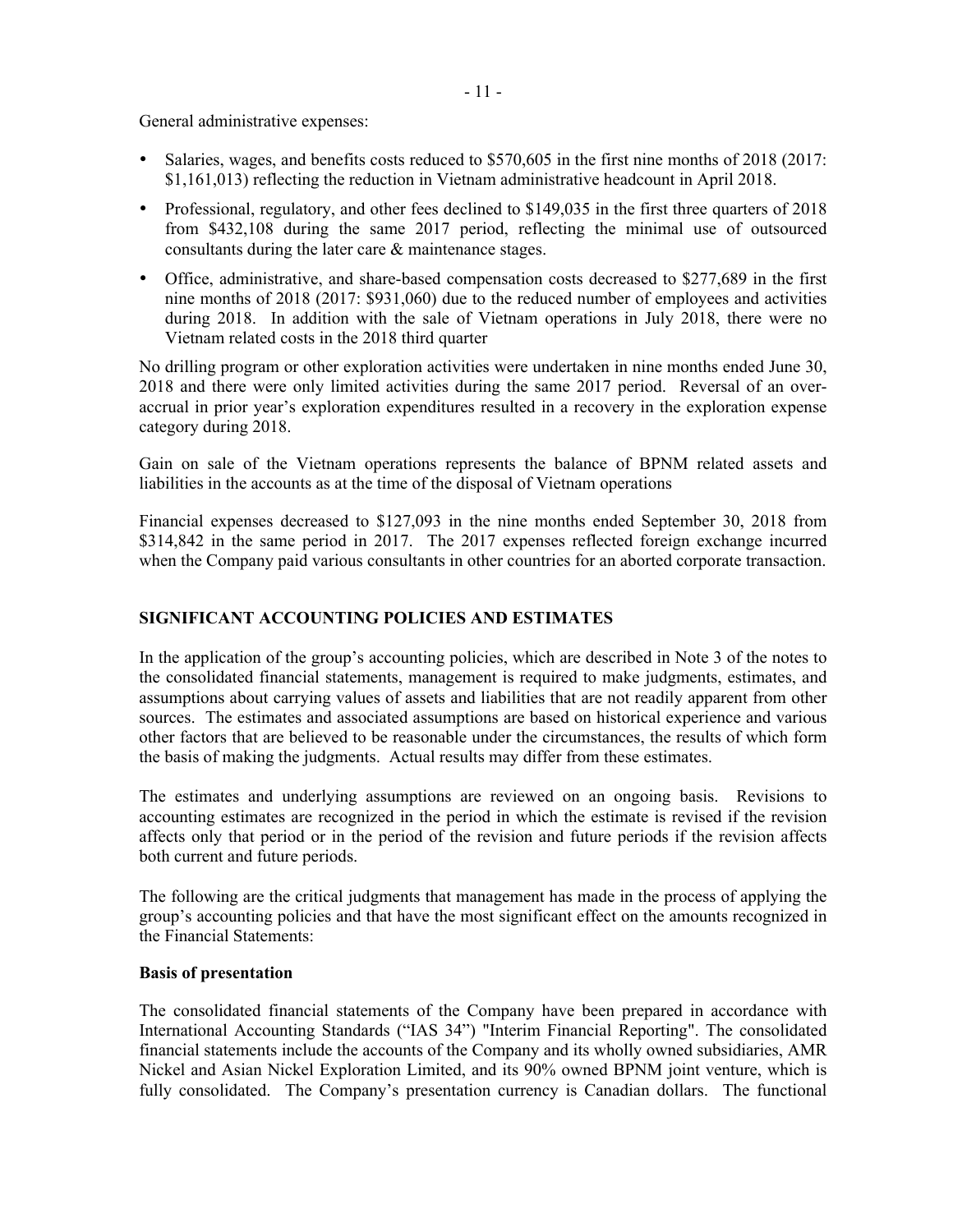currency of AMR and its subsidiaries AMR Nickel Limited and Asian Nickel Exploration Limited is the Canadian dollar, while the U.S dollar is the functional currency of its subsidiary BPNM.

## **Going Concern**

As at September 30, 2018, the Company had cash and cash equivalents of \$19,157 and negative working capital of \$2,504,147.

In September, the Company entered into settlement agreements with a number of creditors, including corporate directors, senior management, and Pala Investment Limited to eliminate outstanding liabilities. In the 2018 fourth quarter, AMR issued 4,766,808 common shares at a price of \$0.50 per share to extinguish \$2,383,404 of liabilities pursuant to these settlement agreements.

In October 2018 the Company entered into agreements with a group of investors pursuant to which such investors advanced the sum of \$360,000 conditional upon, and in anticipation of the completion of a future equity financing. Should the Company fail to complete an equity financing by a date determined by the Company and the investors, the Company will return the full amount of the advance.

These transactions have cleared the Company's liabilities and provided the funding required for future administrative costs in the near term. However the Company will need to complete a financing in 2019 in accordance with its agreements with the new investors. It will also require additional funding in 2019 for administrative costs and to fulfil its obligations under the Holt option agreement and to fund its search for suitable new exploration and development assets.

These factors indicate uncertainty, which casts doubt about the Company's ability to continue as a going concern.

The business of mining and exploring for minerals involves a high degree of risk and there can be no assurance that current operations, including explorations programs, will result in profitable mining operations. The recoverability of the carrying value of exploration and development properties and the Company's continued existence is dependent upon the preservation of its interest in the underlying properties, the discovery of economically recoverable reserves, the achievement of profitable operations, the ability of the Company to raise additional financing, if necessary, or alternatively upon the Company's ability to dispose of its interest on an advantageous basis. Changes in future conditions could require material write-downs of the carrying values.

#### **Asset Impairment**

The Company's Ban Phuc mining and processing assets, and other tangible and intangible assets were fully depreciated and amortized as at December 31, 2017.

To determine fair value, management assesses the recoverable amount of the assets using the net present value of expected future cash flows. The assessment of fair values requires the use of judgments and assumptions for estimated recoverable production, long-term commodity prices, discount rates, rehabilitation costs, future capital requirements, and operating performance. Changes in any of these judgments or assumptions could result in a significant difference between the carrying amount and fair value of these assets.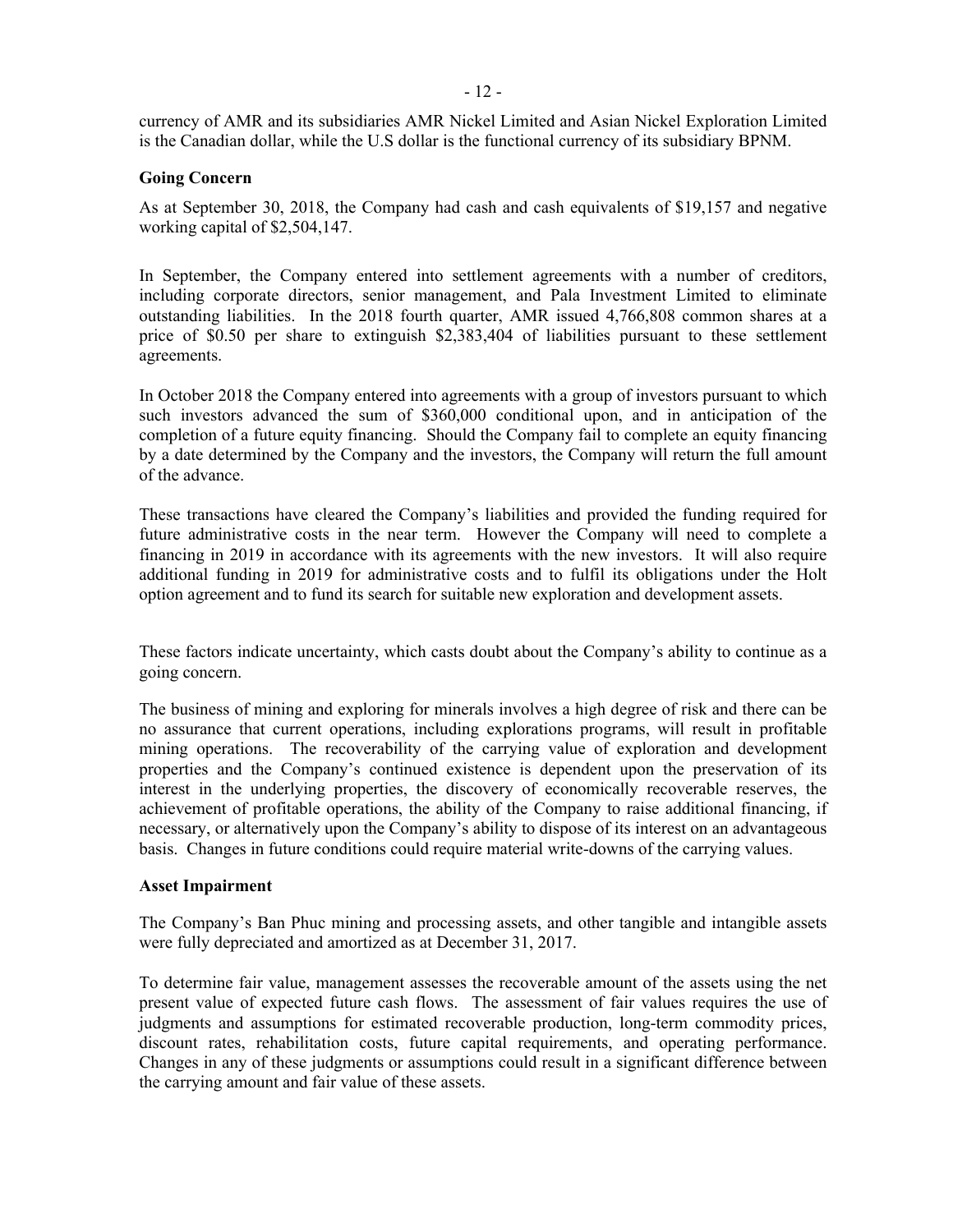## **Provision for rehabilitation costs**

The Company was required to decommission, rehabilitate, and restore mines and processing sites at the end of their producing lives to a condition acceptable to the relevant authorities. The provision had been calculated taking into account the estimated future obligations including the costs of dismantling and removal of facilities, restoration, and monitoring of the affected areas. The provision for future restoration costs was the estimate agreed with the expenditure required to settle the restoration obligation at the reporting date.

As the Company divested its interest in Phuc Nickel Mines on July 17, 2018, there were no balances related to the rehabilitation as at September 31, 2018.

At December 31, 2017, there was a provision for rehabilitation in the amount of \$406,904 and the Company had deposited with Vietnam Government \$344,057 as an advance deposit for future closure and rehabilitation expenditures.

## **Ore reserve estimates**

Estimates of recoverable quantities of reserves include assumptions on commodity prices, exchange rates, discount rates, and production costs for future cash flows. It also involves assessment and judgment of difficult geological models. The economic, geological, and technical factors used to estimate ore reserves may change from period to period. Changes in ore reserves affect the carrying values of mine properties, property, plant, and equipment and the provision for rehabilitation assets. Ore reserves are integral to the amount of depreciation and amortization that will be charged to the Consolidated Statement of Operations and Comprehensive Loss.

#### **Share-based compensation**

The Company has a share option plan, under which the fair value of all share-based awards is estimated using the Black-Scholes Option-Pricing Model at the grant date and amortized over the vesting periods. An individual is classified as an employee when the individual is an employee for legal or tax purposes or provides services similar to those performed by a direct employee, including directors of the Company. Share-based payments to non-employees are measured at the fair value of the goods or services received or the fair value of the equity instruments issued if it is determined the fair value of the goods or services cannot be reliably measured and are recorded at the date the goods or services are received. The amount recognized as an expense is adjusted to reflect the number of awards expected to vest.

Upon the exercise of the share purchase options, consideration paid together with the amount previously recognized in the share-based payment reserve is recorded as an increase to capital. Charges for share purchase options that are forfeited before vesting are reversed from the sharebased payments reserves. For those share purchase options that expire or are forfeited after vesting, the amount previously recorded in share-based payments reserve is transferred to deficit.

During the third quarter 2018, the Company recognized share-based compensation expense related to share options in the amount of \$22,840 (2017: \$157,341).

# **Off-Balance Sheet Arrangements**

The Company does not have any off-balance sheet arrangements at September 30, 2018.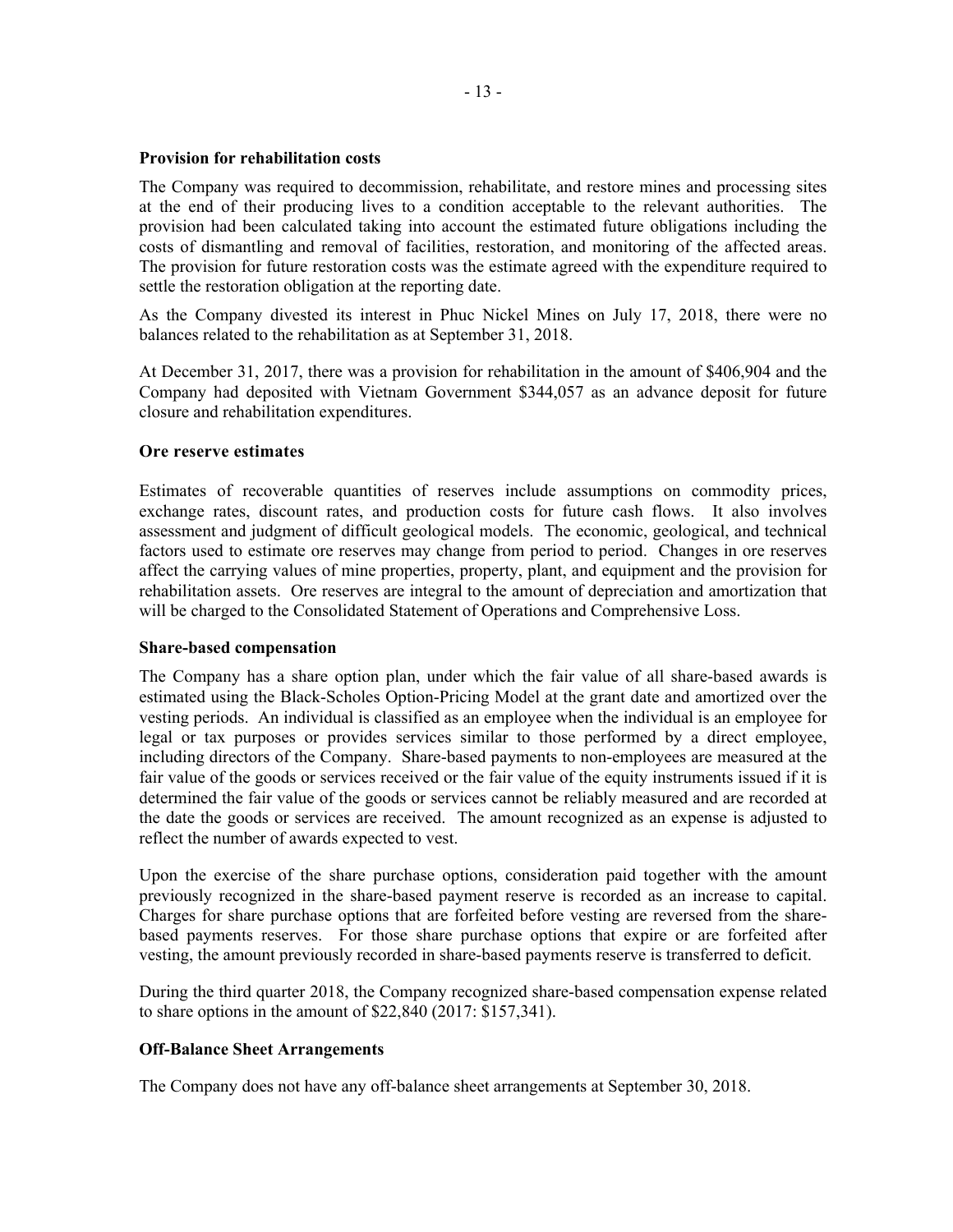## **Future Accounting Policies**

The accounting policies applied by the Company in these unaudited condensed interim consolidated financial statements are the same as those applied by the Company in its audited consolidated financial statements as at and for the year ended December 31, 2017 except as described below.

# IFRS 9 *Financial Instruments*

IFRS 9 sets out requirements for recognizing and measuring financial assets, financial liabilities, and some contracts to buy or sell non-financial items. This standard replaces IAS 39 Financial Instruments: Recognition and Measurement. The adoption of IFRS 9 did not have a material impact on the consolidated financial statements because of the nature of the Company's operations and the types of financial assets that it holds.

(i) Classification and measurement of financial assets and financial liabilities

IFRS 9 largely retains the existing requirements in IAS 39 for the classification and measurement of financial liabilities; however, it eliminates the previous IAS 39 categories for financial assets of held- to-maturity, loans and receivables, and available for sale.

Under IFRS 9, on initial recognition, a financial asset is classified as measured at: amortized cost; Fair Value in Other Comprehensive Income ("FVOCI") – debt investment; FVOCI – equity investment; or Fair Value Through Profit or Loss ("FVTPL"). The classification of financial assets under IFRS 9 is generally based on the business model in which a financial asset is managed and its contractual cash flow characteristics. Derivatives embedded in contracts where the host is a financial asset in the scope of the standard are never separated. Instead, the hybrid financial instrument as a whole is assessed for classification.

A financial asset is measured at amortized cost if it meets both of the following conditions and is not designated as at FVTPL:

- it is held within a business model whose objective is to hold assets to collect contractual cash flows; and
- its contractual terms give rise on specified dates to cash flows that are solely payments of principal and interest on the principal amount outstanding.

A debt investment is measured at FVOCI if it meets both of the following conditions and is not designated as at FVTPL:

- it is held within a business model whose objective is achieved by both collecting contractual cash flows and selling financial assets; and
- its contractual terms give rise on specified dates to cash flows that are solely payments of principal and interest on the principal amount outstanding.

On initial recognition of an equity investment that is not held for trading, the Company may irrevocably elect to present subsequent changes in the investment's fair value in OCI. This election is made on an investment-by-investment basis.

All financial assets not classified as measured at amortized cost or FVOCI as described above are measured at FVTPL. This includes all derivative financial assets. On initial recognition, the Company may irrevocably designate a financial asset that otherwise meets the requirements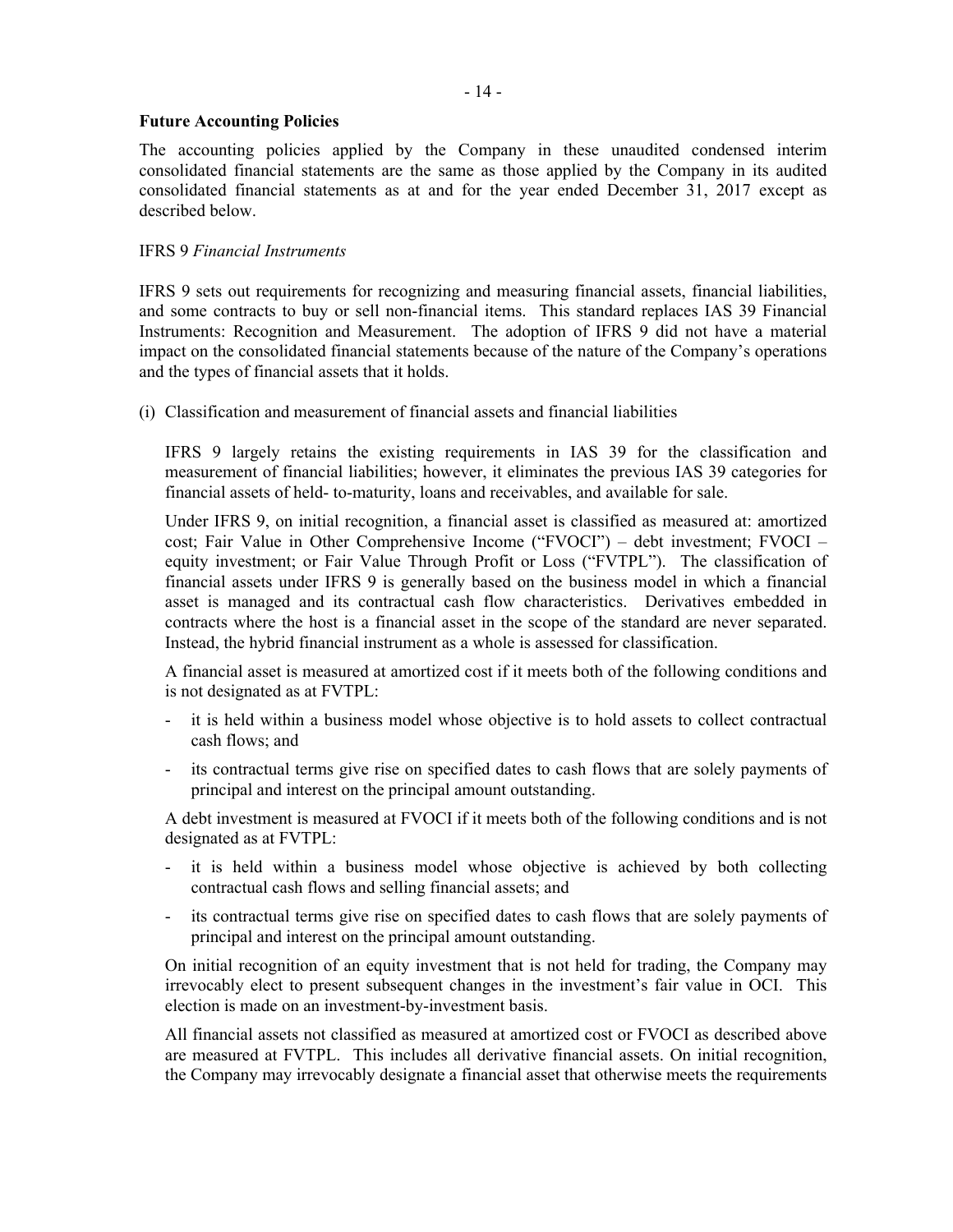to be measured at amortized cost or at FVOCI as at FVTPL if doing so eliminates or significantly reduces an accounting mismatch that would otherwise arise.

A financial asset (unless it is a trade receivable without a significant financing component that is initially measured at the transaction price) is initially measured at fair value plus, for an item not at FVTPL, transaction costs that are directly attributable to its acquisition.

The following accounting policies apply to the subsequent measurement of financial assets:

#### **Financial assets at FVTPL**

**Financial assets at amortized cost** 

## **Debt investments at FVOCI**

## **Equity investments at FVOCI**

These assets are subsequently measured at fair value. Net gains and losses, including any interest or dividend income, are recognized in profit or loss.

These assets are subsequently measured at amortized cost using the effective interest method. The amortized cost is reduced by impairment losses. Interest income, foreign exchange gains and losses and impairment are recognized in profit or loss. Any gain or loss on derecognition is recognized in profit or loss.

These assets are subsequently measured at fair value. Interest income calculated using the effective interest method, foreign exchange gains and losses, and impairment are recognized in profit or loss. Other net gains and losses are recognized in OCI. On derecognition, gains, and losses accumulated in OCI are reclassified to profit or loss.

These assets are subsequently measured at fair value. Dividends are recognized as income in profit or loss unless the dividend clearly represents a recovery of part of the cost of the investment. Other net gains and losses are recognized in OCI and are never reclassified to profit or loss.

There were no adjustments on adoption of IFRS 9 on the carrying amounts of financial assets at January 1, 2018.

#### (ii) Impairment of financial assets

IFRS 9 replaces the 'incurred loss' model in IAS 39 with an 'expected credit loss' ("ECL") model. The new impairment model applies to financial assets measured at amortized cost, contract assets, and debt investments at FVOCI, but not to investments in equity instruments. The impairment model in IFRS 9 applies additionally to lease receivables, loan commitments and financial guarantee contracts. The Company has no such items.

The financial assets at amortized cost consist of accounts receivables, cash, and cash equivalents.

#### *Measurement of ECLs*

ECLs are a probability-weighted estimate of credit losses. Credit losses are measured as the present value of all cash shortfalls (i.e., the difference between the cash flows due to the entity in accordance with the contract and the cash flows that the Company expects to receive). ECLs are discounted at the effective interest rate of the financial asset.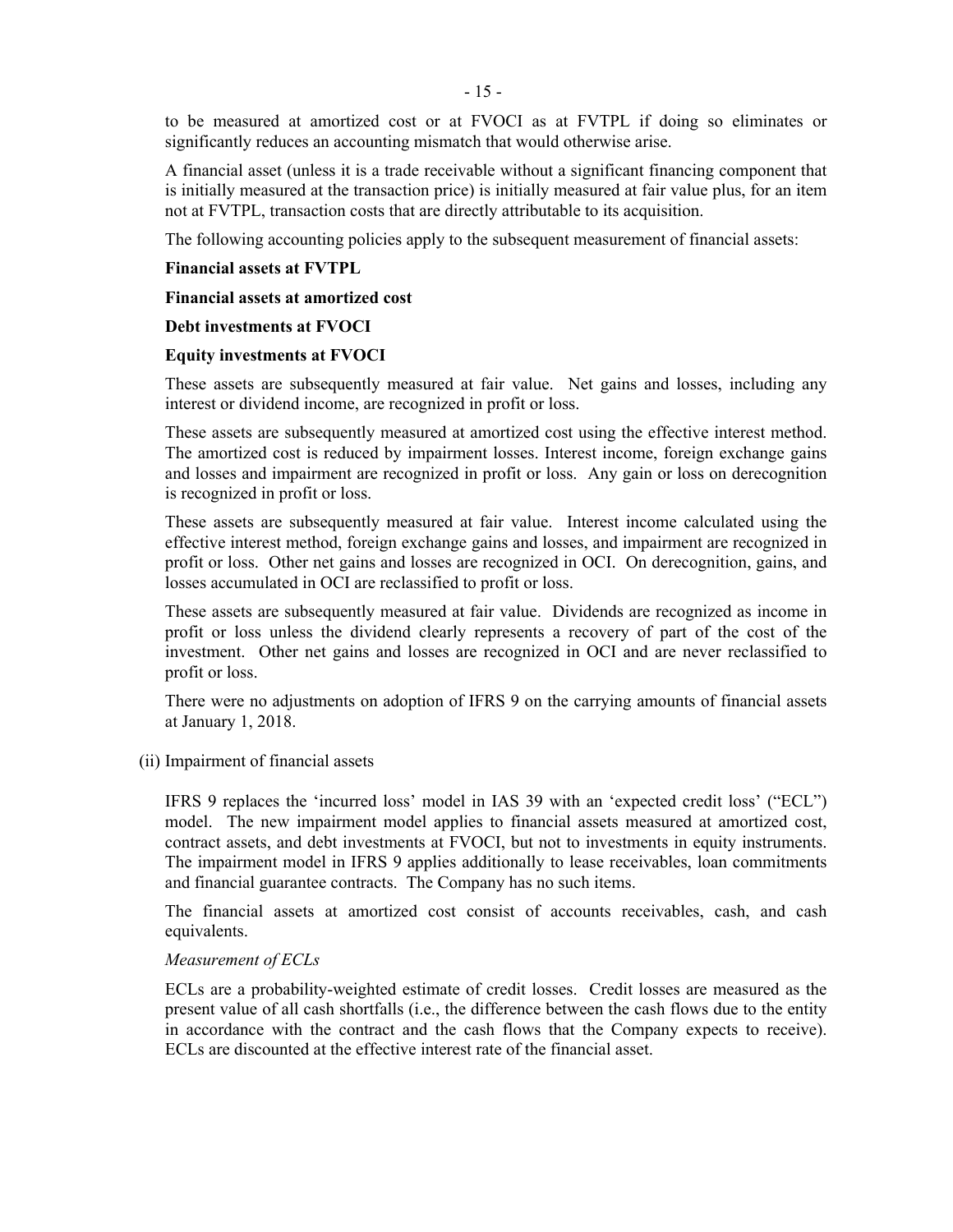## $-16-$

## *Credit-impaired financial assets*

At each reporting date, the Company assesses whether financial assets carried at amortized cost and debt securities at FVOCI are credit-impaired. A financial asset is 'credit-impaired' when one or more events that have a detrimental impact on the estimated future cash flows of the financial asset have occurred.

## *Presentation of impairment*

Loss allowances for financial assets measured at amortized cost are deducted from the gross carrying amount of the assets. Impairment losses related to accounts and other receivables are presented separately in the statement of profit or loss and OCI. Impairment losses on other financial assets are presented under 'finance costs', similar to the presentation under IAS 39, and not presented separately in the statement of profit or loss and OCI due to materiality considerations.

## *Impact of the new impairment model*

For assets in the scope of the IFRS 9 impairment model, impairment losses are generally expected to increase and become more volatile. The Company has determined that the application of IFRS 9's impairment requirements at 1 January 2018 did not result in an additional impairment allowance.

## (iii)Transition

Changes in accounting policies resulting from the adoption of IFRS 9 have been applied retrospectively, except as described below.

- The Company has taken an exemption not to restate comparative information for prior periods with respect to classification and measurement (including impairment) requirements. Differences in the carrying amounts of financial assets and financial liabilities resulting from the adoption of IFRS 9 are recognized in retained earnings and reserves as at January 1, 2018. Accordingly, the information presented for 2017 does not generally reflect the requirements of IFRS 9 but rather those of IAS 39.
- The following assessments have been made on the basis of the facts and circumstances that existed at the date of initial application:
	- $\checkmark$  The determination of the business model within which a financial asset is held.
	- $\checkmark$  The designation of certain investments in equity instruments not held for trading as at FVOCI.

#### IFRS 15 *Revenue from Contracts with Customers*

On May 28, 2014, the IASB issued IFRS 15 Revenue from Contracts with Customers establishes a comprehensive framework for determining whether, how much, and when revenue is recognized. It replaces existing revenue recognition guidance, including IAS 18 Revenue, IAS 11 Construction Contracts and IFRIC 13 Customer Loyalty Programs. The Company also adopted IFRS 15 on January 1, 2018; however, the adoption did not have a significant impact to the consolidated financial statements as the Company is not currently generating revenue from its operations.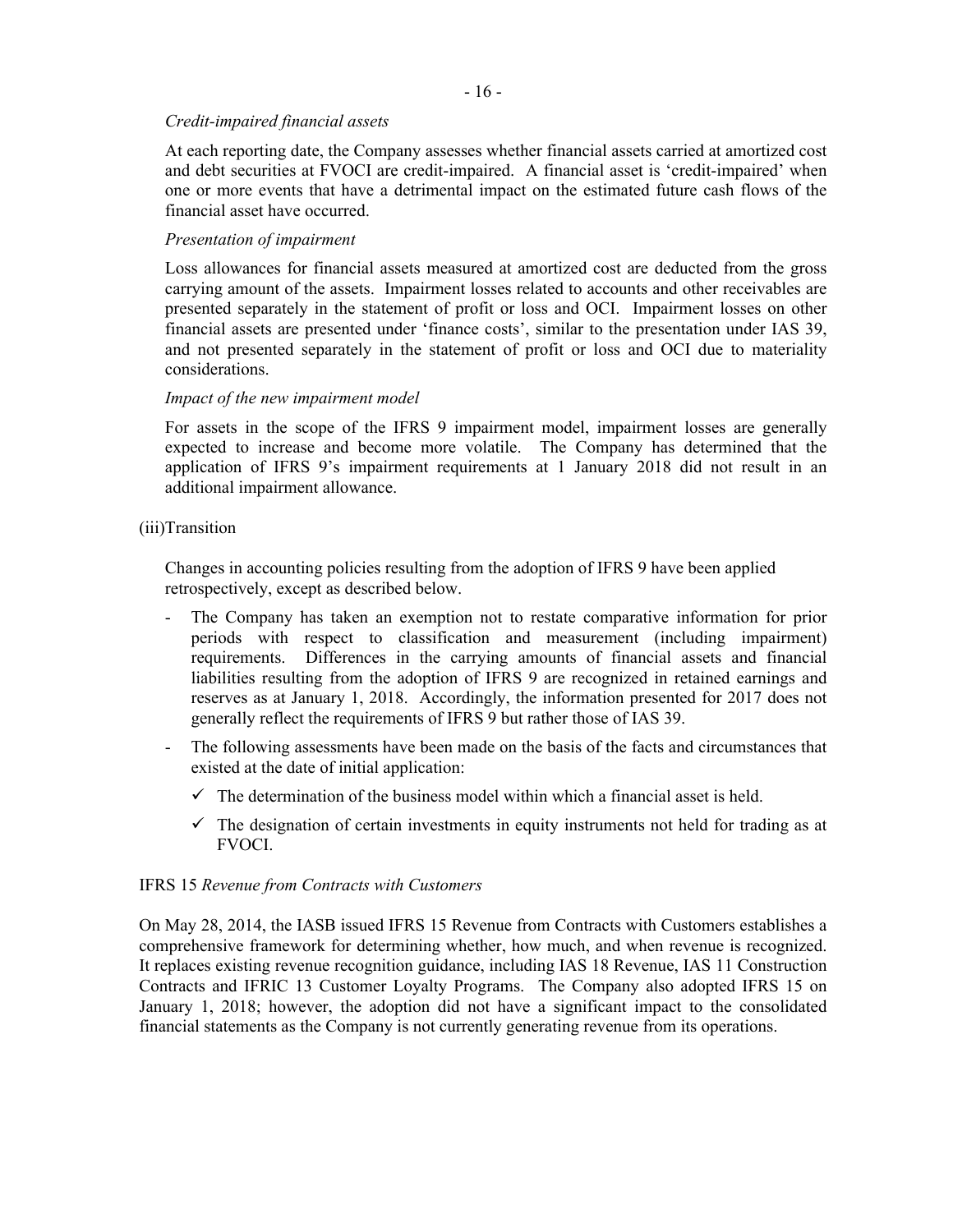Recent accounting announcements

In January of 2016, the IASB issued IFRS 16 Leases ("IFRS 16"), which replaces the existing leasing standard, IAS 17 Leases. The new standard effectively eliminates the distinction between operating and finance leases for lessees, while lessor accounting remains largely unchanged with the distinction between operating and finance leases retained. IFRS 16 takes effect on January 1, 2019, with earlier application permitted. The Company has not yet evaluated the impact of adopting this standard and does not intend to early adopt.

# **TRANSACTIONS WITH RELATED PARTIES**

# **Directors**

The Company recognized no directors' fees in third quarter of 2018 (2017: \$26,831). Directors' fees have been accrued, but not paid to directors in recent years. At September 30, 2018, \$440,695 in director fees were payable to current and previous directors of the Company. During the fourth quarter of 2018, the directors accepted common shares of AMR in full settlement of outstanding director fees.

# **Key management**

Salary expense incurred and accrued to key management persons during the third quarter of 2018 totalled \$23,500 (2017: \$99,908). Share based expense based on options to directors and senior officers during the quarter ended September 30, 2018 was \$22,840 (2017: \$157,341).

# **Pala Investment Limited**

During 2012, Pala Investment Limited ("Pala") became a controlling shareholder of the Company.

At September 30, 2018 Pala owned 2,849,069 common shares of AMR, representing 71.6% of the issued and outstanding Common Shares on a non-diluted basis.

As at September 30, 2018, \$833,922 was payable to Pala related to advisory services, secondment of personnel, and re-imbursement of travel expenses, and \$886,974 was payable related to promissory notes and accrued interest. During the 2018 fourth quarter Pala accepted 3,442,012 common shares of the Company as complete payment for these outstanding liabilities.

# **RISK FACTORS**

Given the nature of its business, the operations of the Company are subject to a number of risks, including the following, any one or all of which could have a material adverse effect on the Company and its business:

# **Additional funding requirements**

The Company will require a cash injection in 2019 in order to meet anticipated expenditures and to complete obligations to a group of investors who advanced \$360,000 to the Company in October 2018. There can be no assurance that the Company will be able to find the required funding or that it could do so at terms favourable to the Company. Failure to obtain sufficient financing could force the Company into reorganization, bankruptcy, or insolvency proceedings. Additional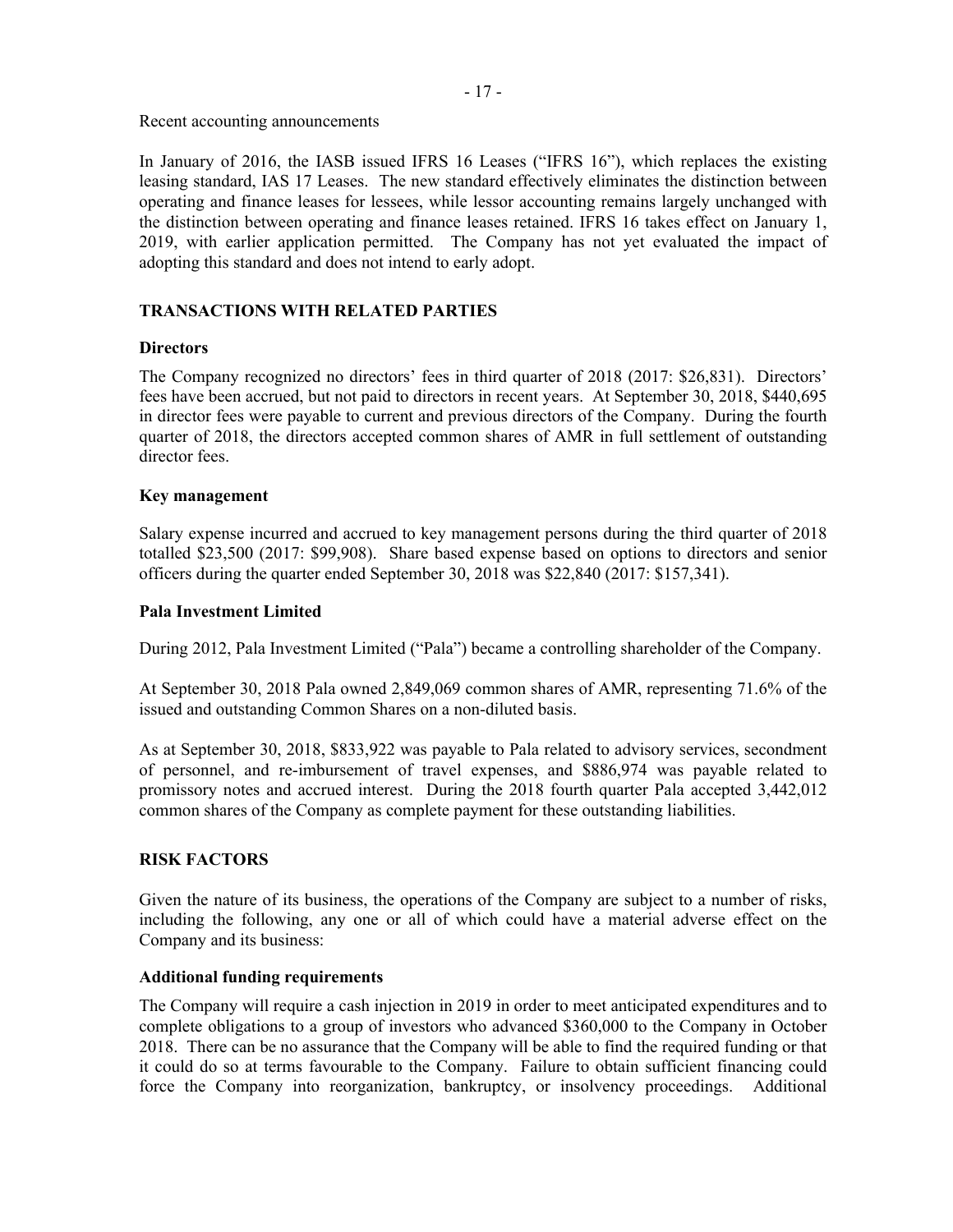financing may not be available when needed or, if available, the terms of such financing might not be favourable to the Company and might involve substantial dilution to existing shareholders.

Further exploration and development by the Company will depend upon the Company's ability to obtain necessary permits and also financing through the joint venturing of projects, equity financing, debt financing, or other means. There is no assurance that the Company will be successful in obtaining the required permits, financing, or obtaining such financing on acceptable terms. Failure to obtain required financing on a timely basis or on acceptable terms could have a material adverse effect on the Company's financial conditions, results of operations, and liquidity and could cause the Company to forfeit all of parts of its property and reduce or terminate its operations.

Sales of substantial amounts of the Common Shares, or the availability of such Common Shares for sale, could adversely affect the prevailing market prices for the Company's securities. A decline in the market prices of the Company's securities could impair its ability to raise additional capital through the sale of new Common Shares should the Company desire to do so.

AMR may incur substantial costs in pursuing future capital requirements, including investment banking fees, legal fees, accounting fees, securities law compliance fees, printing and distribution expenses and other costs. The ability to obtain needed financing may be impaired by such factors as the capital markets (both generally and in the nickel industry in particular), and/or the loss of key management personnel.

# **Certain directors and officers may have conflicts of interest**

Certain of the directors and officers of AMR are engaged in, and will continue to engage in, other business activities on their own behalf and on behalf of other companies, including activities involving mining and mineral exploration, and, as a result of these and other activities, such directors and officers of AMR may become subject to conflicts of interest. The BCBCA provides that in the event that a director has an interest in a contract or proposed contract or agreement, the director shall disclose his interest in such contract or agreement and shall refrain from voting on any matter in respect of such contract or agreement unless otherwise provided under the BCBCA. To the extent that conflicts of interest arise, such conflicts will be resolved in accordance with the provisions of the BCBCA.

# **Illiquid market for AMR's securities**

AMR shares are highly illiquid and cannot be easily sold in the market without significant risk of a loss in value. Further contributing to AMR's illiquidity, is the fact that a small group of shareholders currently hold over 86% of its Common Shares. There can be no assurance that an active market for AMR's securities will develop. In addition, the market price of the securities of AMR at any given point in time may not accurately reflect the long-term value of AMR. Furthermore, responding to any events or circumstances resulting from the risk factors described herein could result in substantial costs and divert management's attention and resources.

# **Significant Shareholder**

At the date of this report, Pala has control over AMR, and its interests may conflict with those of other shareholders. Pala owns directly 6,291,081 Common Shares, representing approximately 71.9% of the issued and outstanding Common Shares on a non-diluted basis. Pala has a significant influence in any matter coming before a vote of shareholders and Pala alone will be in a position to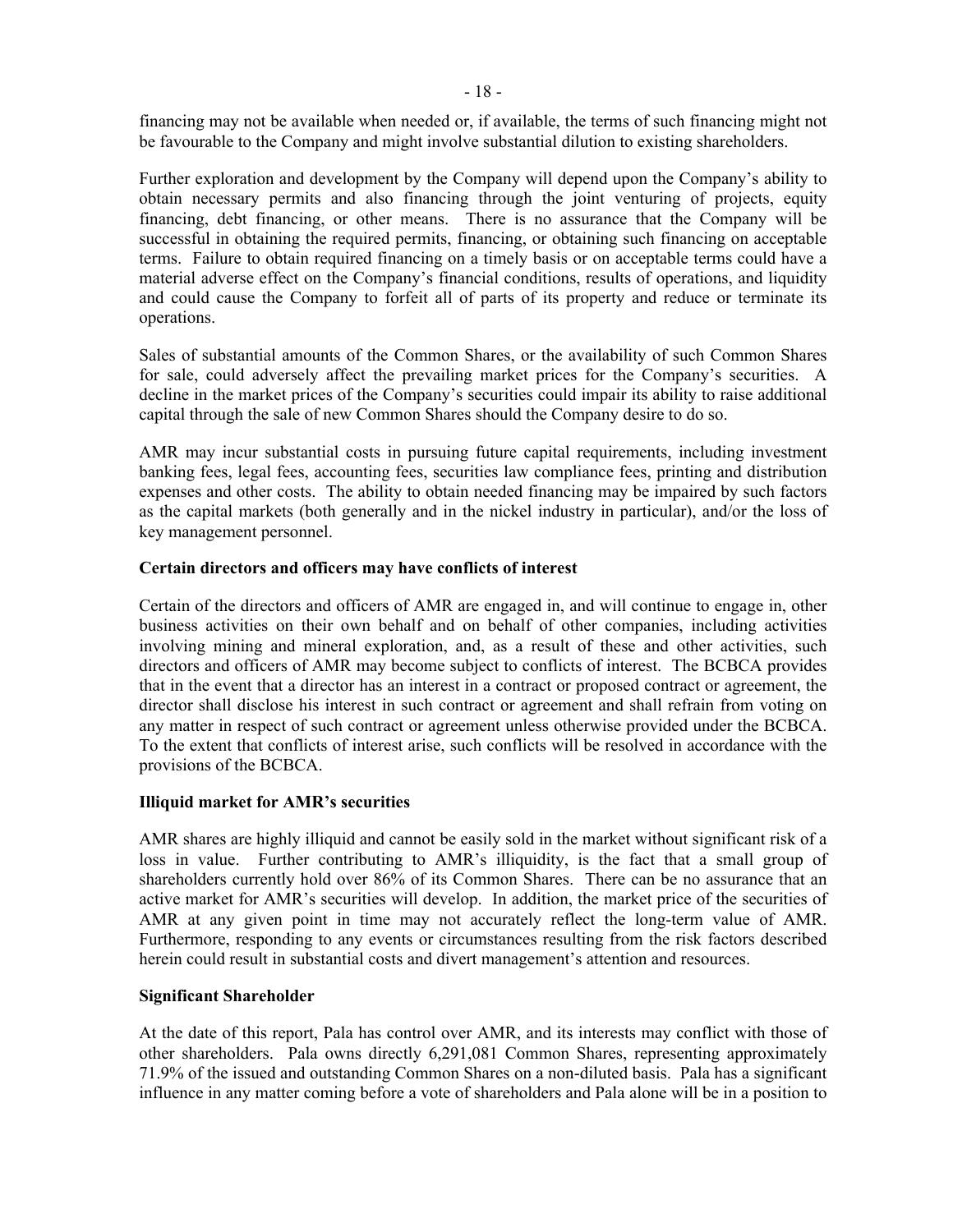prevent approval of certain matters requiring shareholder approval. Investors should be aware that votes in respect of the Common Shares may be significantly influenced by a small group of insiders as detailed in the table below. Pala is also able to effect certain fundamental changes to AMR in accordance with the BCBCA because it is able to, on its own, meet the applicable 66 2/3% voting threshold for shareholder approval to effect such changes.

| <b>Shareholder</b>                                  | <b>Number of Common</b><br>Shares <sup>(1)</sup> | <b>Percentage of Common</b><br><b>Shares Outstanding</b> |
|-----------------------------------------------------|--------------------------------------------------|----------------------------------------------------------|
| Pala Investments Limited                            | 6,291,081                                        | 71.9%                                                    |
| Lion Selection Group Limited <sup>(2)</sup>         | 394,751                                          | 4.5%                                                     |
| Melior Resources Inc                                | 236,364                                          | 2.7%                                                     |
| Malaysia Smelting Corporation Berhad <sup>(3)</sup> | 156,488                                          | 1.8%                                                     |
| <b>Total</b>                                        | 7,078,684                                        | 80.9%                                                    |

**Notes:**

- (1) Based on information posted on SEDI as of November 26, 2018 (adjusted for the September 7, 2018 200:1 share consolidation).
- (2) Of the 394,751 Common Shares, 83,333 are held by Lion Selection Group Limited, 116,418 are held by Asian Lion Limited, and 195,000 are held by Lion Manager Pty Limited, all entities associated with Lion Selection Group Limited.
- (3) Pala has a right of first refusal to purchase the Common Shares held by MSC, which if exercised, would bring Pala's ownership to 6,447,569 Common Shares, representing approximately 73.7% on a non-diluted basis.

# **Mining industry**

The exploration for and development of mineral deposits involves significant risks, which even a combination of careful evaluation, experience, and knowledge may not eliminate. While the discovery of a mineral deposit may result in substantial rewards, few properties that are explored are ultimately developed into producing mines. Major expenses may be required to locate and establish mineral reserves, to develop metallurgical processes, and to construct mining and processing facilities at a particular site. It is impossible to ensure that the activities currently planned by the Company will result in profitable commercial mining operations. Whether a mineral deposit will be commercially viable depends on a number of factors, some of which are: the particular attributes of the deposit, such as size, grade, and proximity to infrastructure; metal prices, which are highly cyclical; and government regulations, including regulations relating to prices, taxes, royalties, land tenure, land use, importing and exporting of minerals, and environmental protection. The exact effect of these factors cannot accurately be predicted, but in combination they could result in the Company not receiving an adequate return on invested capital.

The Company's activities are subject to all the hazards and risks normally encountered in the exploration for, and development and production of minerals, including unusual and unexpected geologic formations, seismic activity, rock bursts, cave-ins, flooding, and other conditions involved in the drilling and removal of material, any of which could result in damage to, or destruction of, mines and other producing facilities, damage to life or property, environmental damage, and possible legal liability. Milling operations are subject to hazards such as equipment failure or failure of retaining dams around tailings disposal areas, which may result in environmental pollution and consequent liability.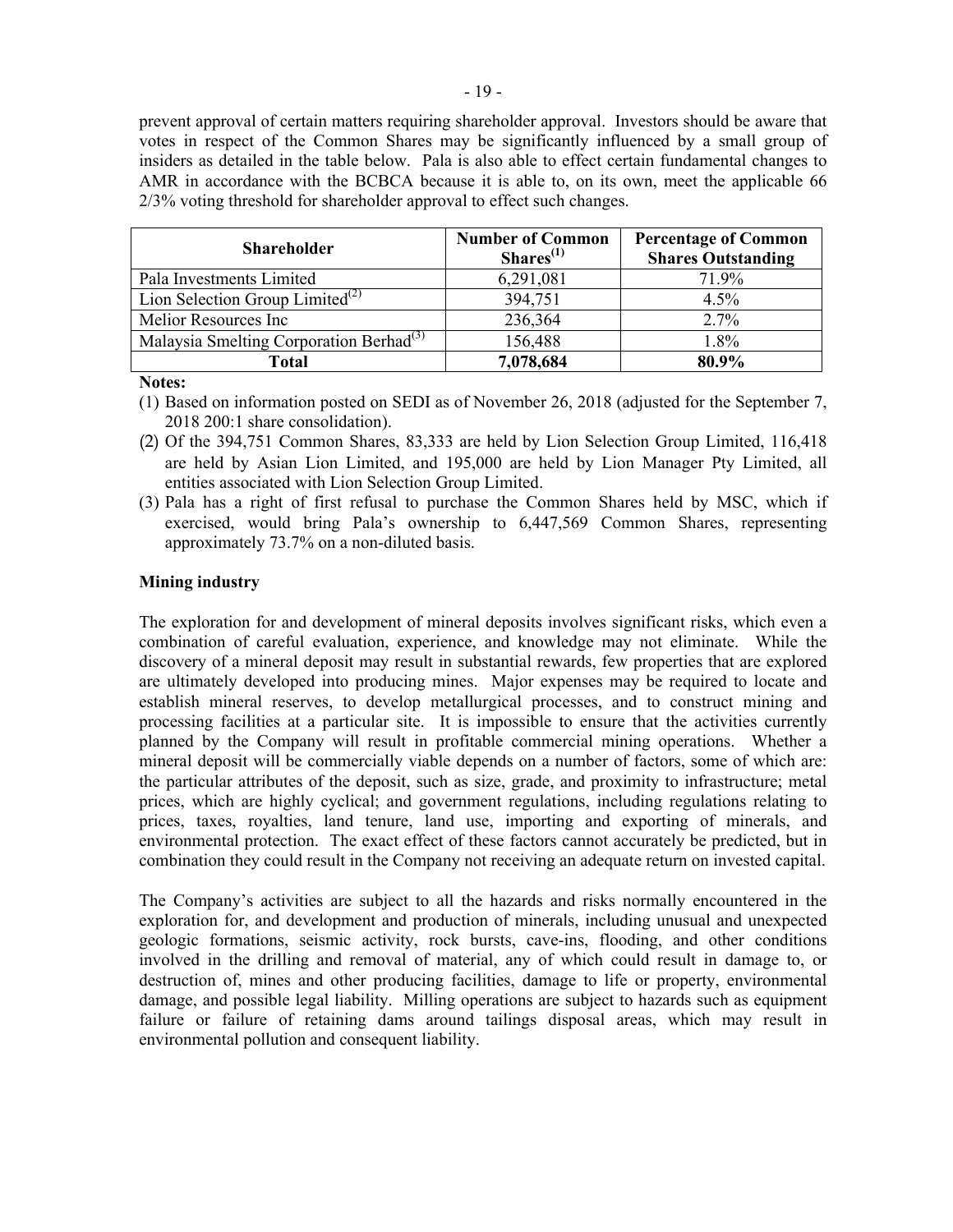# **Competition**

The mining business is competitive in all of its phases. The Company competes with numerous other companies and individuals, including competitors with greater financial, technical, and other resources than the Company, in the search for and the acquisition of attractive mineral properties. The Company's ability to acquire properties in the future will depend not only on its ability to develop the Project, but also in its ability to select and acquire other suitable producing properties or prospects for mineral exploration or development. There can be no assurance that the Company will be able to compete successfully with others in acquiring such properties or prospects.

#### **Insurance and uninsured risks**

The Company's business is subject to a number of risks and hazards generally, including adverse environmental conditions, industrial accidents, labour disputes, unusual or unexpected geological conditions, ground or slope failures, cave-ins, changes in the regulatory environment, and natural phenomena such as inclement weather conditions, floods, and earthquakes. Such occurrences could result in damage to its mineral properties or production facilities, personal injury or death, environmental damage to the Company's properties or the properties of others, delays in development or mining, monetary losses, and possible legal liability.

While the Company has obtained certain insurance to protect itself against the potential risks associated with its operations, the Company may not be able to maintain insurance to cover such risks at economically feasible premiums and such insurance coverage may not continue to be available or may not be adequate to cover any resulting liability. Moreover, insurance against risks such as environmental pollution or other hazards as a result of exploration and production is not generally available to the Company or to other companies in the mining industry on acceptable terms. The Company might also become subject to liability for pollution or other hazards which may not be insured against or which the Company may elect not to insure against because of premium costs or other reasons. Losses from these events may cause the Company to incur significant costs that could have a material adverse effect upon its financial performance and results of operations.

# **Government regulation**

The Company's exploration, development and operating activities are subject to various laws governing prospecting, mining, development, production, taxes, labour standards and occupational health, mine safety, toxic substances, land use, water use, land claims of local residents, and other matters. Although the Company's planned activities will be carried out in accordance with all applicable rules and regulations, there can be no assurance that new rules and regulations will not be enacted or that existing rules and regulations will not be applied in a manner which could limit or curtail such planned activities with materially adverse impacts on financial performance and profitability.

The mineral rights and interests of the Company are subject to obtaining government approvals, licences and permits, land clearance being completed, and land use rights being obtained. Such approvals, licences and permits, and the completion of land clearance and obtaining of land use rights are, as a practical matter, subject to the discretion of the government or governmental officials. No assurance can be given that the Company will be successful in obtaining or maintaining any or all of the various approvals, licences, and permits in full force and effect without modification or revocation. To the extent such approvals are required and not obtained,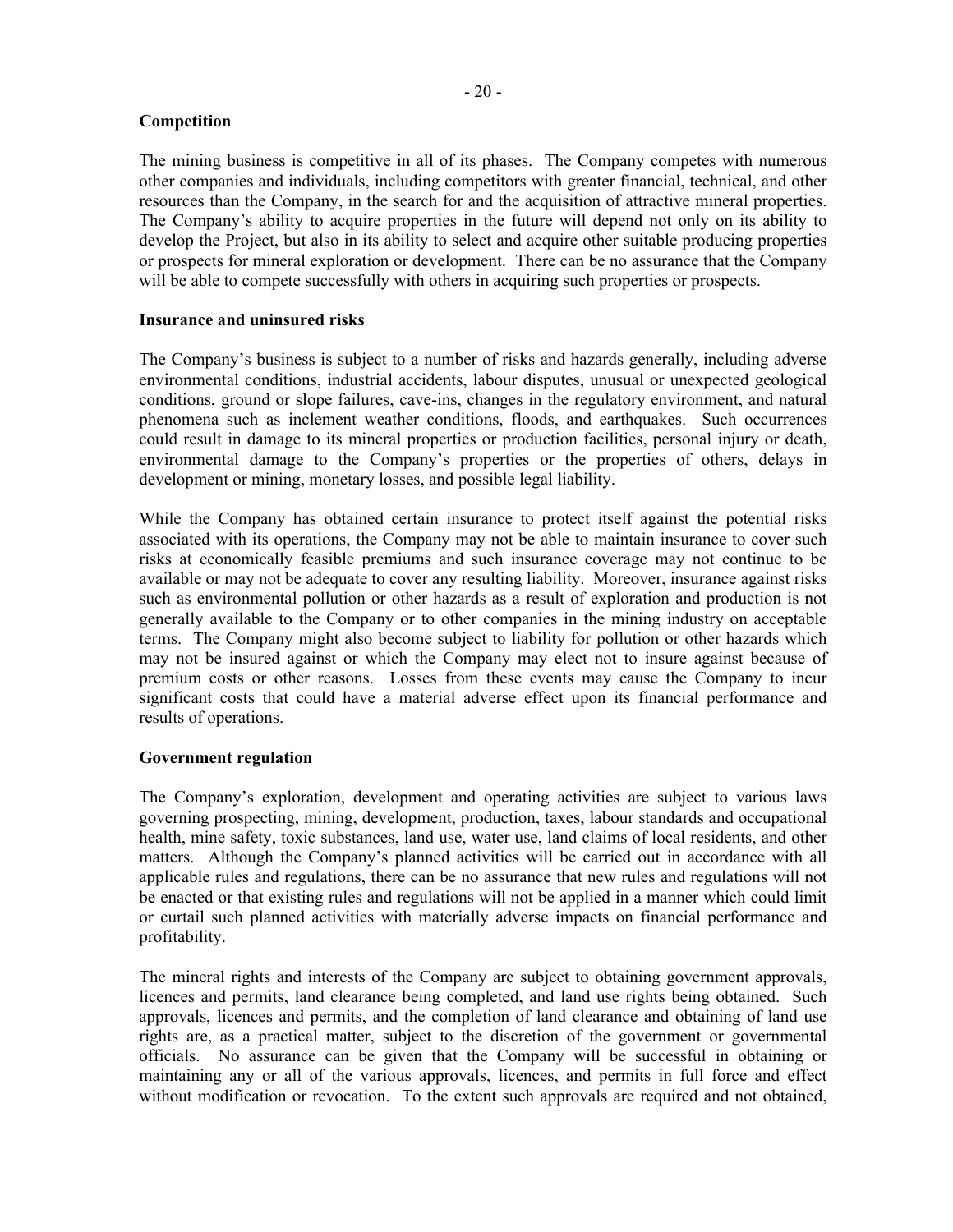the Company may be curtailed or prohibited from continuing or proceeding with planned activities.

Failure to comply with applicable laws, regulations, and permitting requirements may result in enforcement actions thereunder, including orders issued by regulatory or judicial authorities causing operations to cease or be curtailed, and may include corrective measures requiring capital expenditures, installation of additional equipment, or remedial actions. Parties engaged in mining operations or in the exploration or development of mineral properties may be required to compensate those suffering loss or damage by reason of the mining activities and may have civil or criminal fines or penalties imposed for violations of applicable laws or regulations.

Application of or amendments to current laws and regulations governing operations or more stringent implementation thereof could have a substantial adverse impact on the Company and cause increases in exploration expenses, capital expenditures, or production costs or reduction in levels of production at producing properties or require abandonment or delays in development of new mineral properties.

## **Personnel**

The Company is dependent on obtaining and retaining the services of management and skilled personnel. Failure to obtain such services or the loss of them could have a material adverse effect on the Company's operations. There can be no assurance that the required personnel will be available on suitable terms.

## **Enforceability of civil liabilities**

Certain of the Company's directors and officers reside outside Canada. Substantially all of the assets of such persons are, and substantially all of the assets of the Company are, located outside Canada. It may not be possible for investors to effect service of process within Canada upon such persons, and it may also not be possible to enforce against the Company and/or such persons judgments obtained in Canadian courts predicated upon the civil liability provisions of applicable securities laws in Canada.

#### **Litigation risk**

All industries, including the mining industry, are subject to legal claims, with and without merit. The Company may be involved from time to time in various routine legal proceedings, which include labour matters such as unfair termination claims, supplier matters, and property issues incidental to its business. Defence and settlement costs can be substantial, even with respect to claims that have no merit. Due to the inherent uncertainty of the litigation process, the resolution of any particular legal proceeding could have a material effect on financial position and results of operations.

#### **The market price for Common Shares cannot be assured**

The market price of a publicly traded stock is affected by many variables, some of which are not directly related to the success of AMR. In recent years, the securities markets have experienced a high level of price and volume volatility, and the market price of securities of many companies, particularly those considered to be junior companies, has experienced wide fluctuations which have not necessarily been related to the operating performance, underlying asset values, or